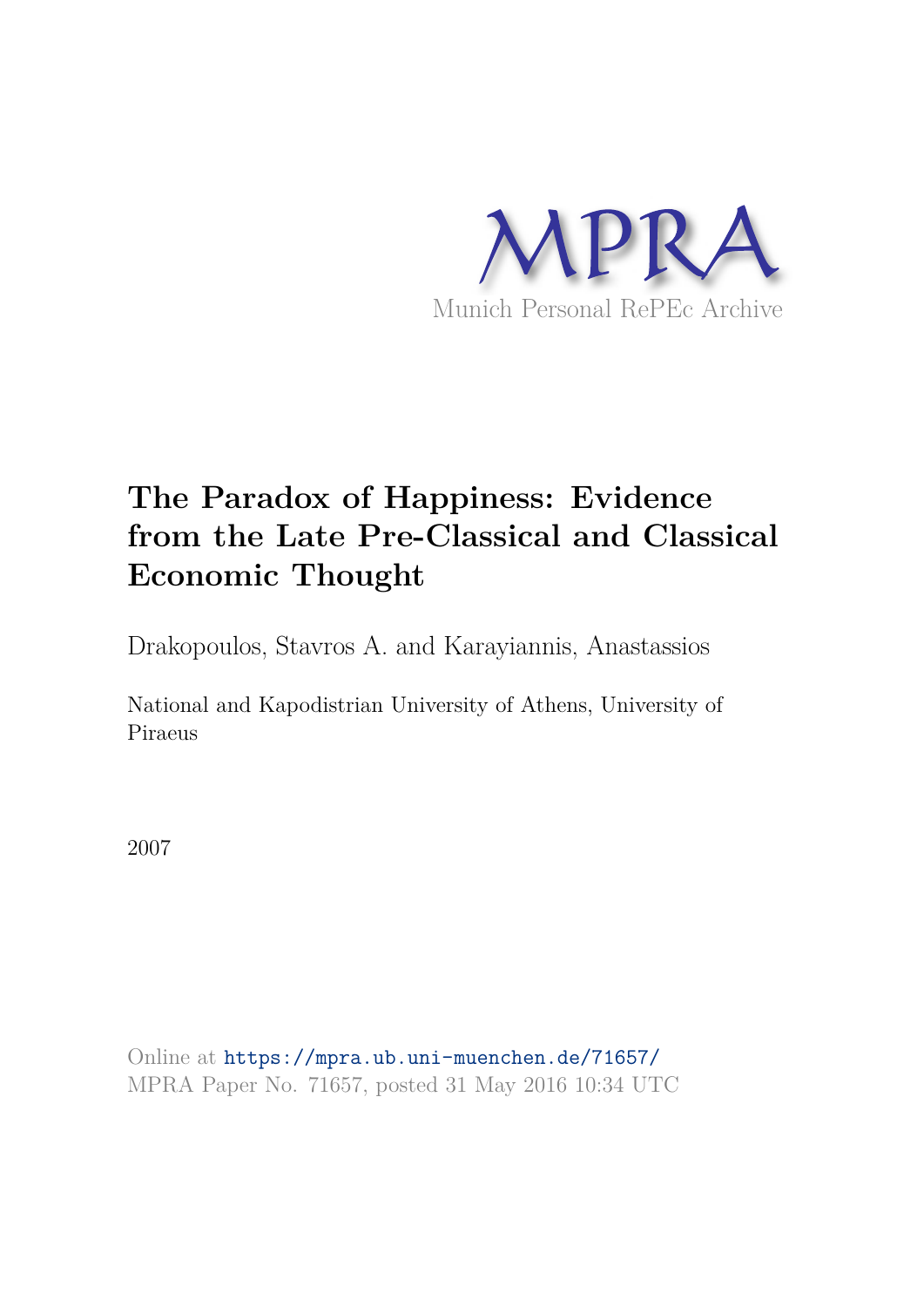## THE PARADOX OF HAPPINESS: EVIDENCE FROM THE LATE PRE-CLASSICAL AND CLASSICAL ECONOMIC THOUGHT

by

S.A Drakopoulos and A.D. Karayiannis

University of Athens University of Piraeus

January 2007

### **ABSTRACT**

A number of studies have shown that considerable increases in real per capita income do not correspond to equivalent increases of reported individual happiness.This finding has been termed the paradox of happiness. The paper discusses this paradox by drawing from the history of economic thought. More specifically, it argues that the idea of basic and nonbasic needs can be an alternative way of approaching this paradox. The basis of this idea can be found in pre-classical economic thought and also in the works of major classical economists. Thus, it is shown that preclassical and classical views on hierarchical consumption, basic needs and their links with happiness and material consumption might provide an alternative explanation of the happiness paradox.

Keywords: Classical Economic Thought, Happiness, Needs. JEL Classification Numbers B11, B12

An earlier version of the paper was presented to the "Paradoxes of Happiness in Economics Conference" in Milan, March 2003. Special thanks are due to the Conference participants and especially to Chiara Baroni. We will also thank two anonymous referees of this Journal. The usual disclaimer applies.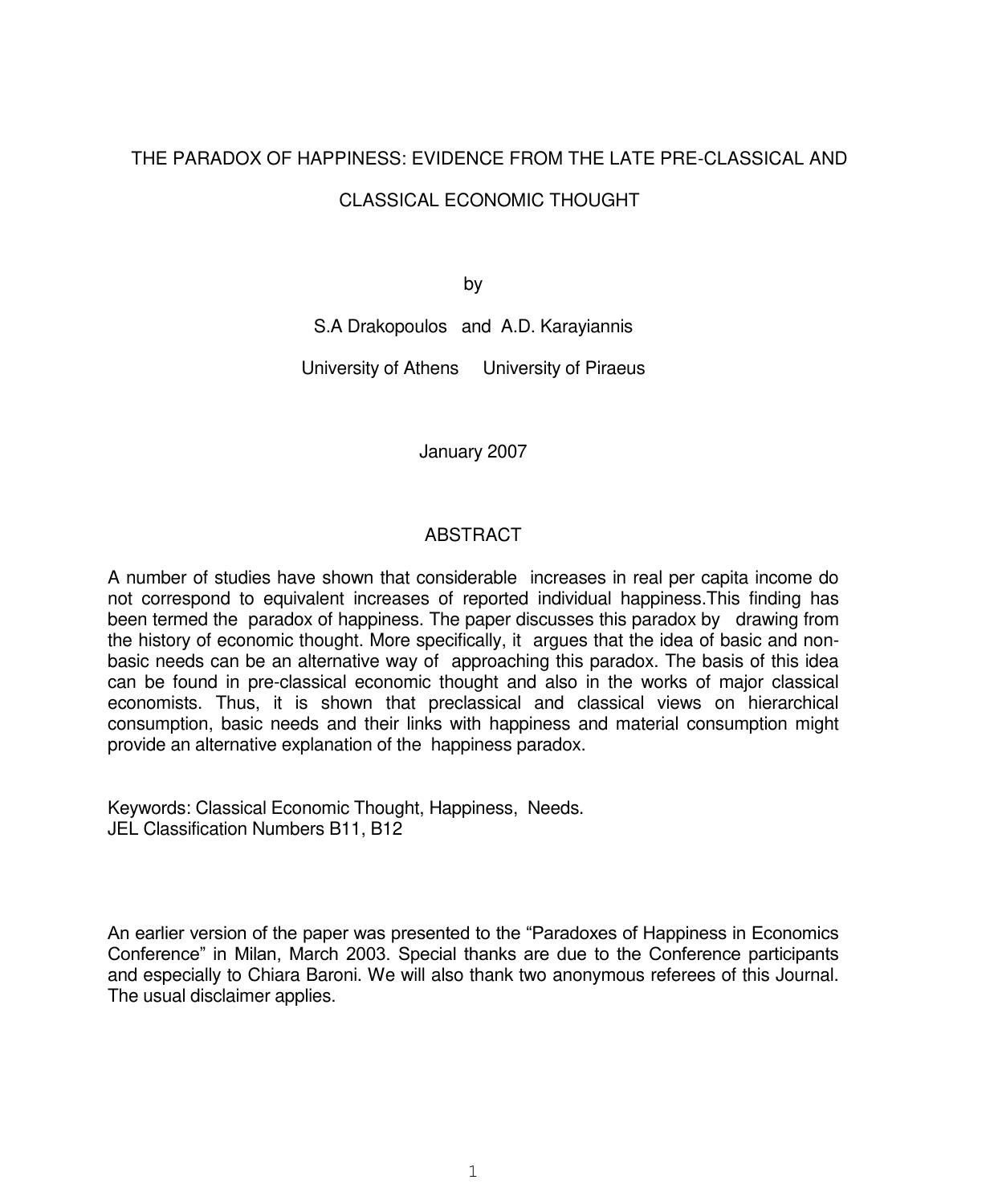#### I. Introduction

There has been an increasing interest in the last few years concerning the concept of happiness. This is reflected in the ever rising number of journal articles and monographs on the subject (for a general view of the current trend see for instance, Frey and Stutzer 2002a). In the older and in the more recent literature, one can discern a common empirical finding in many countries: substantial increases in real per capita income do not correspond to equivalent increases of individual happiness. Moreover, there are examples where a negative correlation between real income and happiness were observed (see for instance, Easterlin, 1974; Oswald, 1997; Wright 2000; Lane, 2000; Blanchflower and Oswald, 2004; Layard, 2005). These findings have puzzled many economists that some have called the "paradox of happiness" (e.g. Phelps, 2001; Bruni, 2002, 2004a).

There have been a number of explanations regarding this paradox. One line of tackling the paradox is based on the "subjectivist" approach to utility which means that variables which are considered by many economists to be non-economic, play an important role in individual utility functions and thus to the level of happiness (Frey and Stutzer, 2002a, 2002b). Such variables can be social aspiration, emotions, social stimuli, goal completion and meaning, freedom and social capital, loss of altruism (see Scitovsky, 1976; Elster, 1998; Loewenstein, 1999; Easterlin, 2001; Veenhoven, 2000; Putnam, 2000; Phelps, 2001). Another line of approach has to do with traditional economic concepts which if incorporated might be able to explain the paradox. Two of these are: the idea of relative income or relative consumption hypothesis (Duesenberry 1949; Frank, 1985, 1997, 1999; Andrews, 1991; Veenhoven, 1991, 2003; Easterlin, 2001; Kenny, 1999), and the level of inequality (Alesina et al. 2004).

An important observation here is that the above ideas are not new in economic literature but they have been around for a long time. For instance, the idea of "conspicuous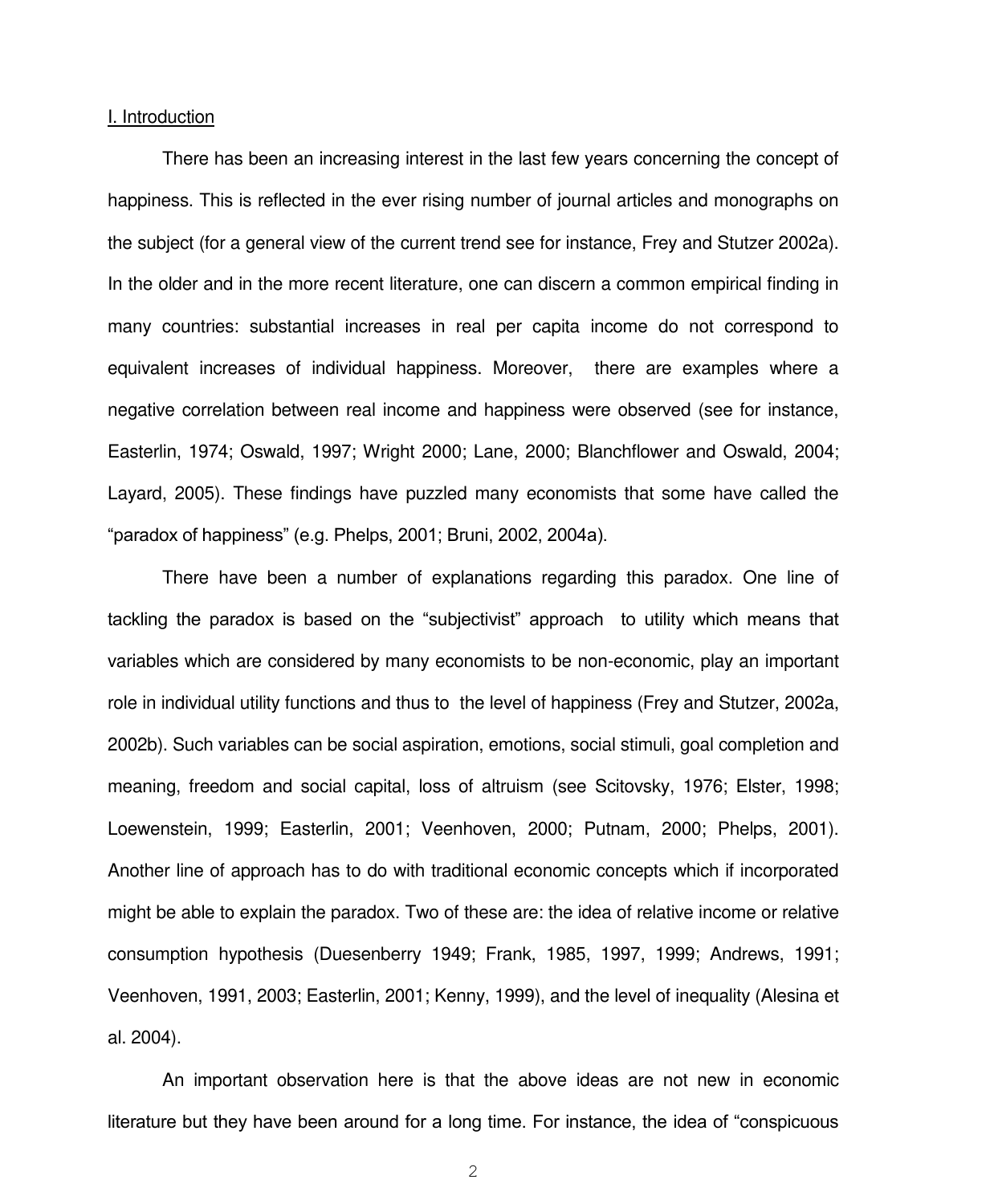consumption" which is related to the relative income, can be found in Rae (1834), Veblen (1899) and Keynes (1936). In addition, the idea of inequality level as a negative phenomenon for social well-being is equally old in economic thought. Thus one might get some further clues for a possible explanation of the paradox by looking at the history of economic ideas. One such attempt has been done recently in relation to the Cambridge tradition in economics (Bruni, 2004b).

In the present paper we examine the ideas of some well-known pre-classical and classical economists concerning the relationship between basic goods, consumption and happiness. More specifically, in the literature of the late mercantilist and classical period, one can find interesting ideas and arguments dealing with the distinction between basic and non-basic goods and their effect on the level of happiness. Furthermore, there are views supporting a hierarchical pattern of consumption implying that individuals are concerned more with the acquisition of basic goods. This in turn, means that the effect of basic goods on the level of happiness is much stronger than those of the non-basic goods. The purpose of this paper is to examine these ideas and to see if they can contribute towards the explanation of the paradox of happiness. The first section of the paper will discuss the link between material consumption and happiness. The second part will deal with the various views expressed on the distinction between basic and non-basic goods and the various causes which determine such a distinction. The third section traces ideas relating to a hierarchical approach to consumption behaviour. The fourth part attempts to explain how the various goods classifications and the hierarchy of goods affect the level of human happiness. Finally, there will be a concluding section summarizing the main arguments.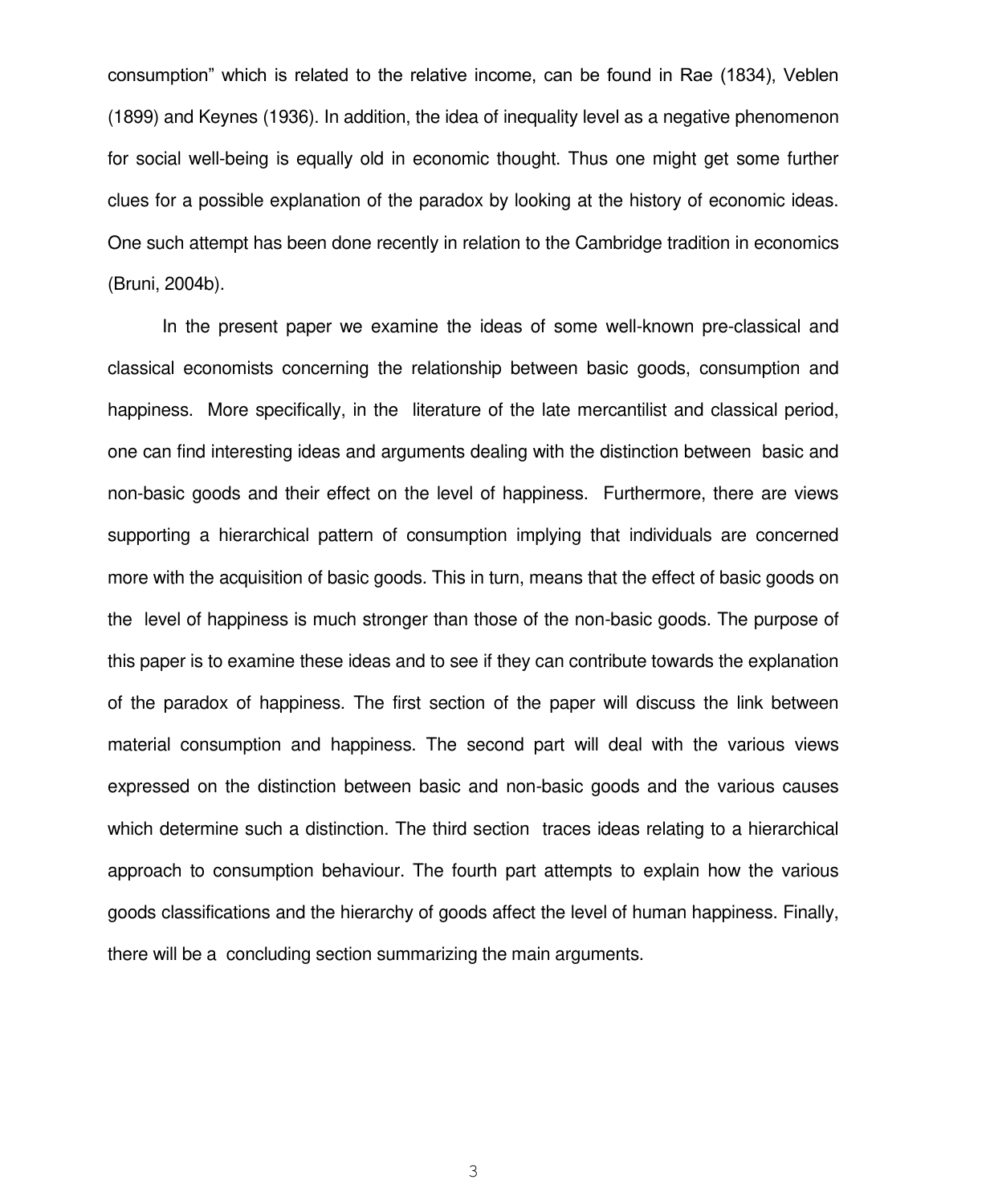#### II. Happiness and Material Consumption

It is well-known that the connection between happiness and material consumption can be found in many authors even in the ancient times. Moreover, it has been the subject of numerous philosophical discussions. With the appearance of mercantilistic thought, the link between happiness with material well-being became more established [1]. This tradition continued in the works of most authors in the period under examination: the concept of happiness was connected to the availability of goods for the majority of people in the society. Furthermore, it was believed that a large variety of goods also contributes to the general happiness level. This is clear in the case of Hume (ed. 1970, "Of the Jealousy of Trade", p. 80; "Of Interest", p. 56) who pointed out that happiness is increased by international trade through the possibility of consuming a larger variety of goods. However, Smith was the leading figure who connected happiness to the living standard of the workers in an economy. He emphasized the dependence of general welfare on workers' living standard:

"Is this improvement in the circumstances of the lower ranks of the people to be regarded as an advantage or as an inconveniency to the society? The answer seems at first sight abundantly plain. Servants, labourers, and workmen of different kinds, make up the far greater part of every great political society. But what improves the circumstances of the greater part can never be regarded as an inconveniency to the whole. No society can surely be flourishing and happy, of which the far greater part of the members are poor and miserable. It is but equity, besides, that they who feed, clothe, and lodge the whole body of the people, should have such a share of the produce of their own labour as to be themselves tolerably well fed, clothed, and lodged" (1776, p. 96, emphasis added).[2]

 Some years later, Bentham (1780, p. 2) following the same path but providing an extensive philosophical justification, linked happiness to pleasure. Bentham measured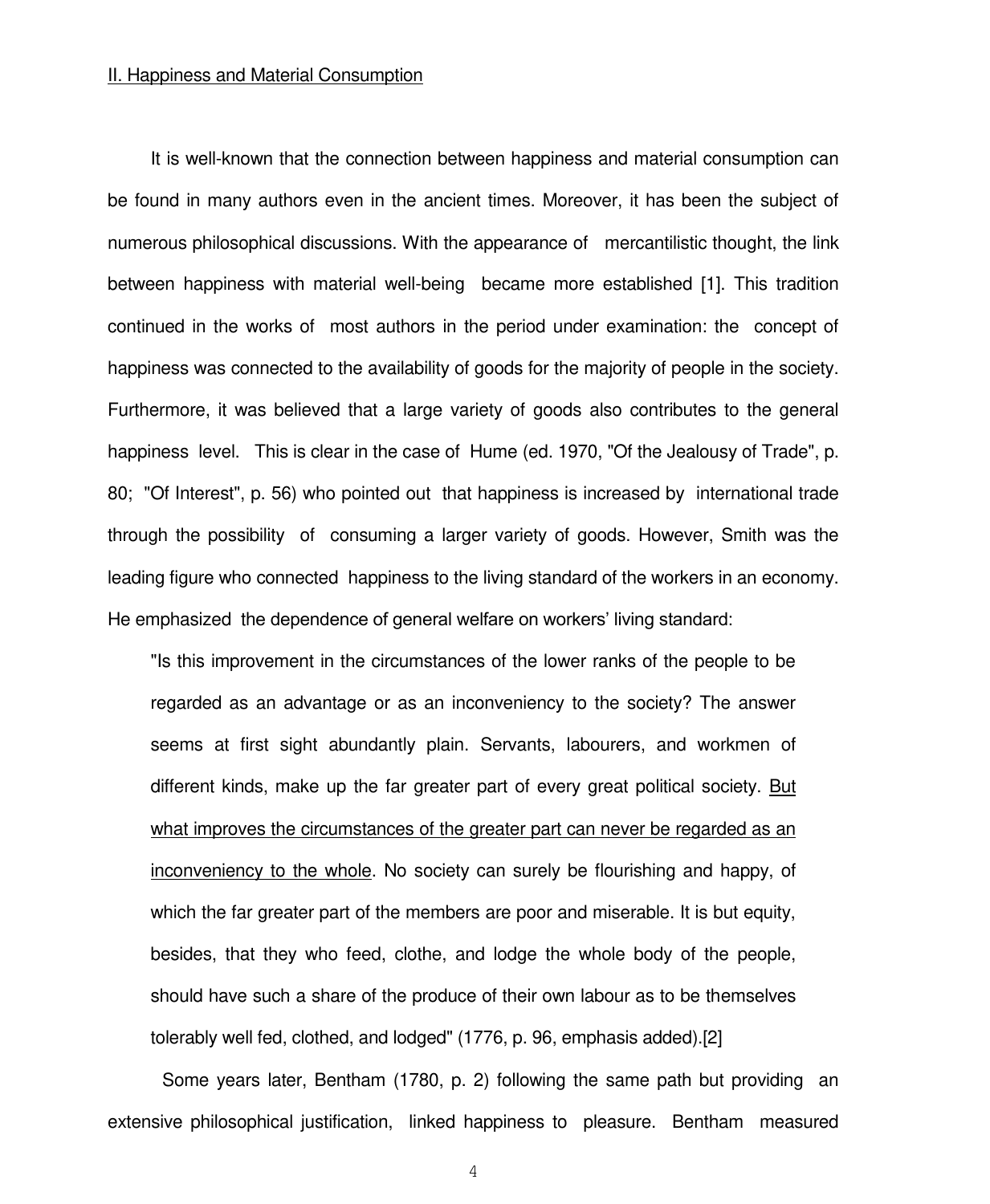(Ibid., p. 3) the various effects of economic policy in terms of increasing and /or decreasing the general welfare-happiness. According to Bentham"s Utilitarianism (Ibid., p. 24) the main scope of the policy of the State is the greatest increase of happiness for the greatest number of people. This idea was followed up by many Utilitarians such as George Poulet Scrope (1833, pp. xii, 2, 58) and Senior (1852, p. 9). Bentham"s idea that the level of happiness depends on the material consumption of individuals, was also adopted and promoted by many scholars such as the American Alexander Johnson (1813, pp. 28-9), Read (1829, p. 46), Torrens (1834, p. 1), and Raymond (1823, pp. 36, 117-8, 128, 133-4, 410, 416). Furthermore, this analysis provided the justification of the material incentives for wealth accumulation (see e.g. Read, 1829, p. 143).

 The same line of argument was used in order to connect happiness with goods and needs. More specifically, Scrope (1833, pp. 50-1, 185) claimed that workers happiness is directly related and determined by the rate of real wage or the quality and affluence of material consumption. Furthermore, he believed that happiness should be a universal right: "Happiness- all the happiness, at least, which is directly or indirectly derivable from an abundance of the necessaries and conveniences of life- ought to be within the easy reach of every individual, even of the lowest class, in every human society" (1833, pp. 293-4). In the same tone and implying hierarchical consumption behaviour, Longfield (1834, pp. 44, 113) held that a higher rate of happiness is acquired by the consumption of necessary rather than by the consumption of luxury goods. However, some other authors argued that the consumption of luxury goods constituted an important element of human happiness. For example, Lloyd (1833, pp. 8-9) and Senior (1836, pp. 11-2), stressed that the "love" for variety of consumption and distinction are motives not only for increasing the rate of consumption and production in an economy, but additionally to be important ingredients of human happiness (see also Karayiannis, 2001).

There are also examples of authors who consider happiness to be the main scope of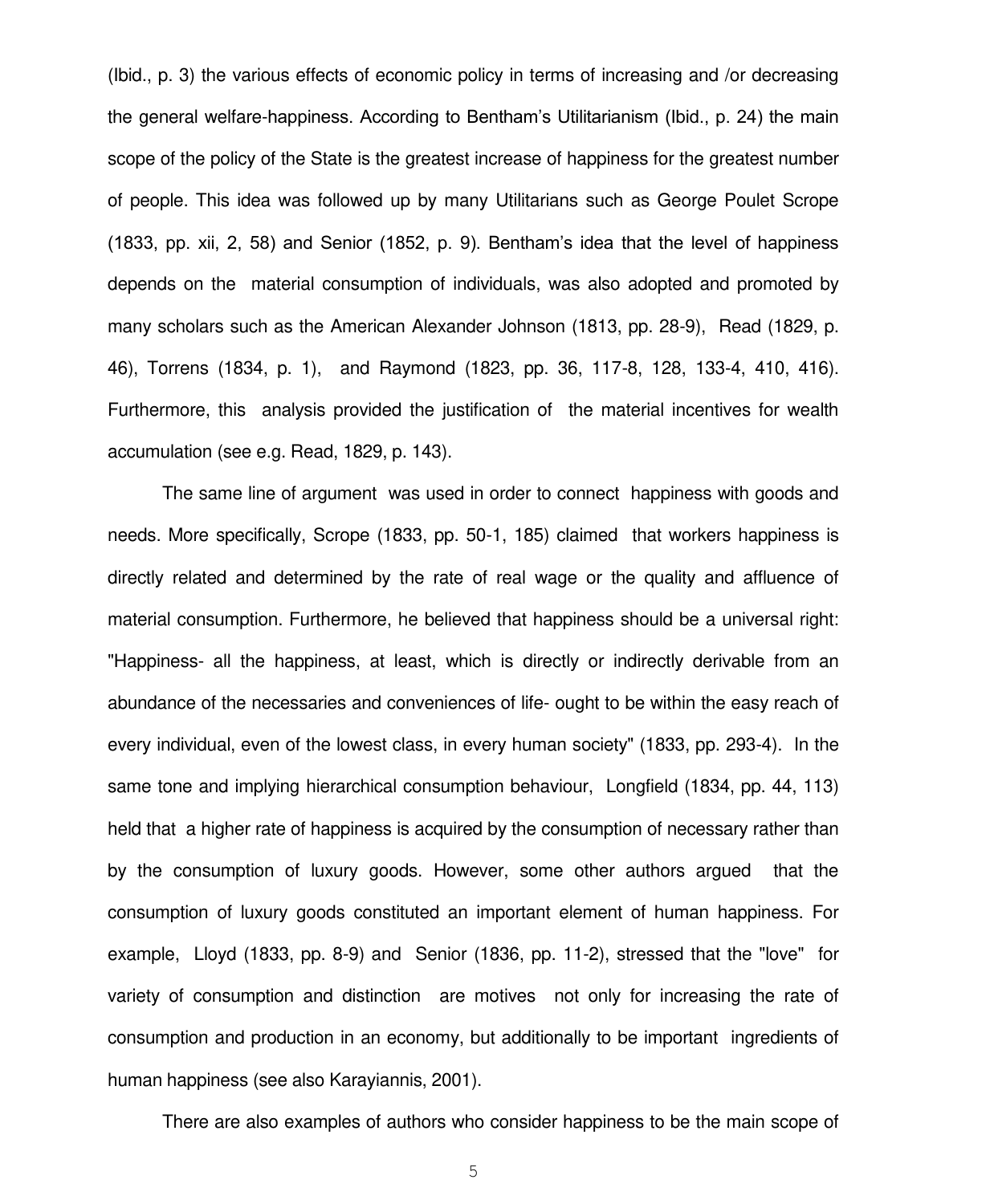economics. Sismondi (1815, pp. 1, 100; 1826, p. 132) a radical of the classical period, seems to adopt such a thesis by connecting wealth to the level of workers' happiness and claiming that this is the main scope of political economy. Senior also linked happiness to the art of economics: "If wealth be the object of Political Economy, and wealth include all that man desires, Political Economy, whether a science or an art, is the science or the art which treats of human happiness" (1852, p. 74). He also argued (1831, p. 14) that "a certain degree of leisure" as a component of happiness must be included in any estimation of wealth

 In general, most authors associate happiness with material consumption. Furthermore, it seems that for most of them, happiness is more closely connected to the fulfillment of urgent needs than to the satisfaction of luxurious wants.

#### III. Goods Categories

 As was the case of the connection between happiness and material consumption, the distinction between basic and non-basic goods is also an old issue and it dates back to the ancient times. The majority of the authors in the period under examination recognized the distinction between basic and non-basic goods and used it in their economic argumentation. In many cases, this distinction was discussed with reference to the relationship between consumption patterns and economic growth (see for instance Eltis, 2000; Fiaschi and Signorino 2003). In addition, a number of authors connected the basic/non-basic goods distinction to the different economic classes of society. More specifically, Steuart (1767, p. 269) claimed that the rate of consumption was indicative of the rank of individual in the social climax- a concept previously introduced by Turgot (1766, pp. 180-1). Steuart described the "physical" and "political" necessaries (1767, pp. 269-276). The first one has to do with the "able subsistence where no degree of superfluity is implied" (Ibid., p. 269), and the second is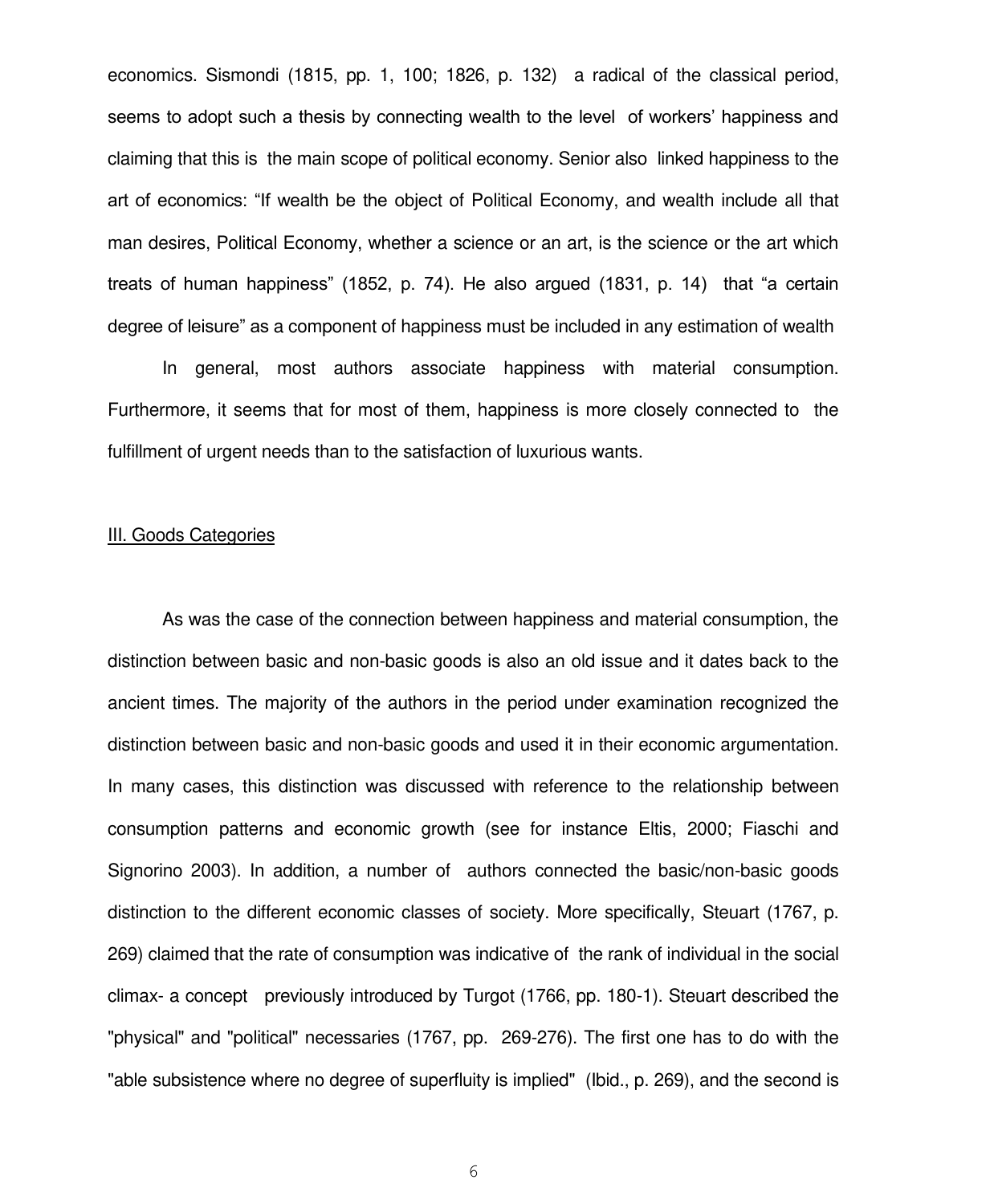related to the fulfillment of desires which "proceed from the affections of his mind, are formed by habit and education" (1767, p. 270).[3]

 Although the consumption of basic goods was of paramount importance for the living standard of the working class,[4] the existence and consumption of luxury goods[5] was seen as a way for increasing employment, trade and production levels (e.g. Mandeville, 1724, pp. 68, 75; Steuart, 1767, p. 9, 282; see also Perrotta, 1997; Karayiannis, 2004). Thus, there are strong indications that even before Smith's time, a number of authors had distinguished various consumption goods according to different living standards and social classes.

Adam Smith distinguishes between basic and non-basic (luxury) goods. By the term luxury, he usually means anything that was not strictly necessary to life (see also Brewer, 1998; Marshall, 2000). Furthermore, Smith (1776, p. 842) connects the differentiation of classes, according to income and consumption, to the distinction between basic and nonbasic goods.[6] The first, which he calls "necessary and conveniences", are mainly consumed by the working class and include: "food, clothing and lodging" (1776, pp. 178, 185) and "household furniture, and what is called Equipage, [which] are the principal objects of the greater part of those wants and fancies" (1776, p. 180; brackets added).[7] The second category of goods are "luxuries, without meaning by this appellation to throw the smallest degree of reproach upon the temperate use of them... Nature does not render them necessary for the support of life, and custom nowhere renders it indecent to live without them" (1776, pp. 869- 871). The distinction of goods brings also an effect on the satiety of men.[8] Smith, considered that the consumption of necessary goods is satiated while that of luxury is non satiated, namely: "The desire of food is limited in every man by the narrow capacity of the human stomach; but the desire of the conveniences and ornaments of building, dress, equipage, and household furniture, seems to have no limit or certain boundary What is over and above satisfying the limited desire is given for the amusement of those desires which cannot be satisfied, but seem to be altogether endless" (1776, p. 180; for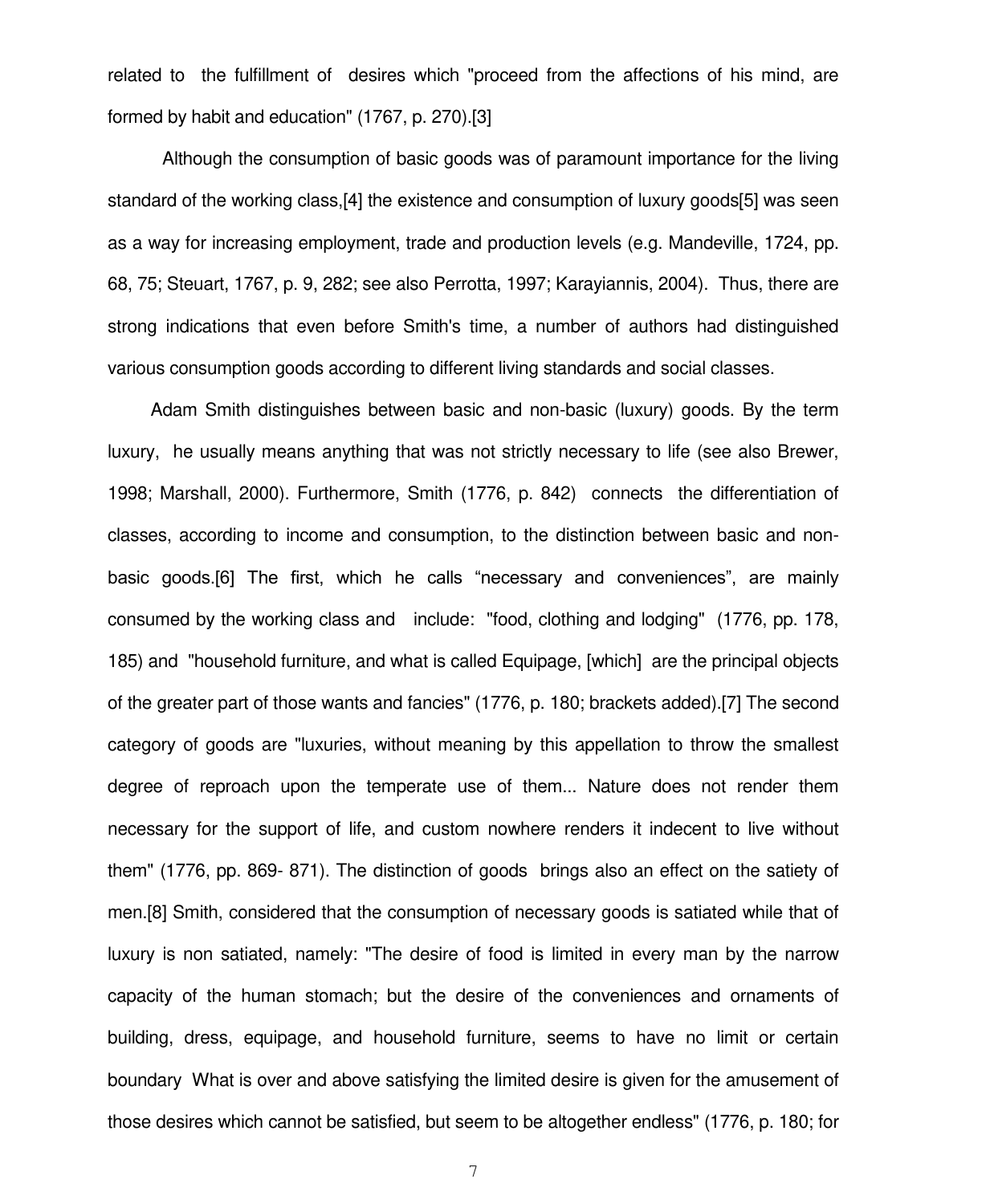a similar argument see also 1759, p. 184). Smith also holds that today's living standard of the rich will become tomorrow's conveniences of workers.[9] As he writes:

"As the one mode of expense is more favourable than the other to the opulence of an individual, so is it likewise to that of a nation. The houses, the furniture, the clothing of the rich, in a little time, become useful to the inferior and middling ranks of people. They are able to purchase them when their superiors grow weary of them, and the general accommodation of the whole people is thus gradually improved, when this mode of expense becomes universal among men of fortune. In countries which have long been rich, you will frequently find the inferior ranks of people in possession both of houses and furniture perfectly good and entire, but of which neither the one could have been built, nor the other have been made for their use" (1776, p. 347).

In addition, Smith points out (1776, p. 93) that the level of real wage determines the workers living standard and not the other way round.

 Having as a basis the above distinction of goods, Smith forms two conclusions: (a) the increase of luxury consumption is detrimental for the economy, and (b) there emerge permanent differences between the market rate of prices and the natural cost of various goods. In relation to the first point, Smith (1776, pp. 190, 208) describes the conspicuous consumption behaviour, or the "parade of riches" as he characterized it- as did before him Rousseau (1758, p. 152). In addition, he also recognizes (1767, pp. 686) that when luxury goods are widespread among the majority of citizens, "idle consumers" start preferring a variety of goods. He opposes luxury consumption and the behaviour of idle consumers because their short run consumption pattern[10] would decrease the rate of capital accumulation (1762-3, p. 394), and would increase the level of unproductive labour (1776, pp. 337-9, 349 ; see also Mason, 1998).[11]. Thus, Smith, in agreement with Turgot (1766, p. 169) but contrary to Steuart, held that parsimony and not increased demand would be the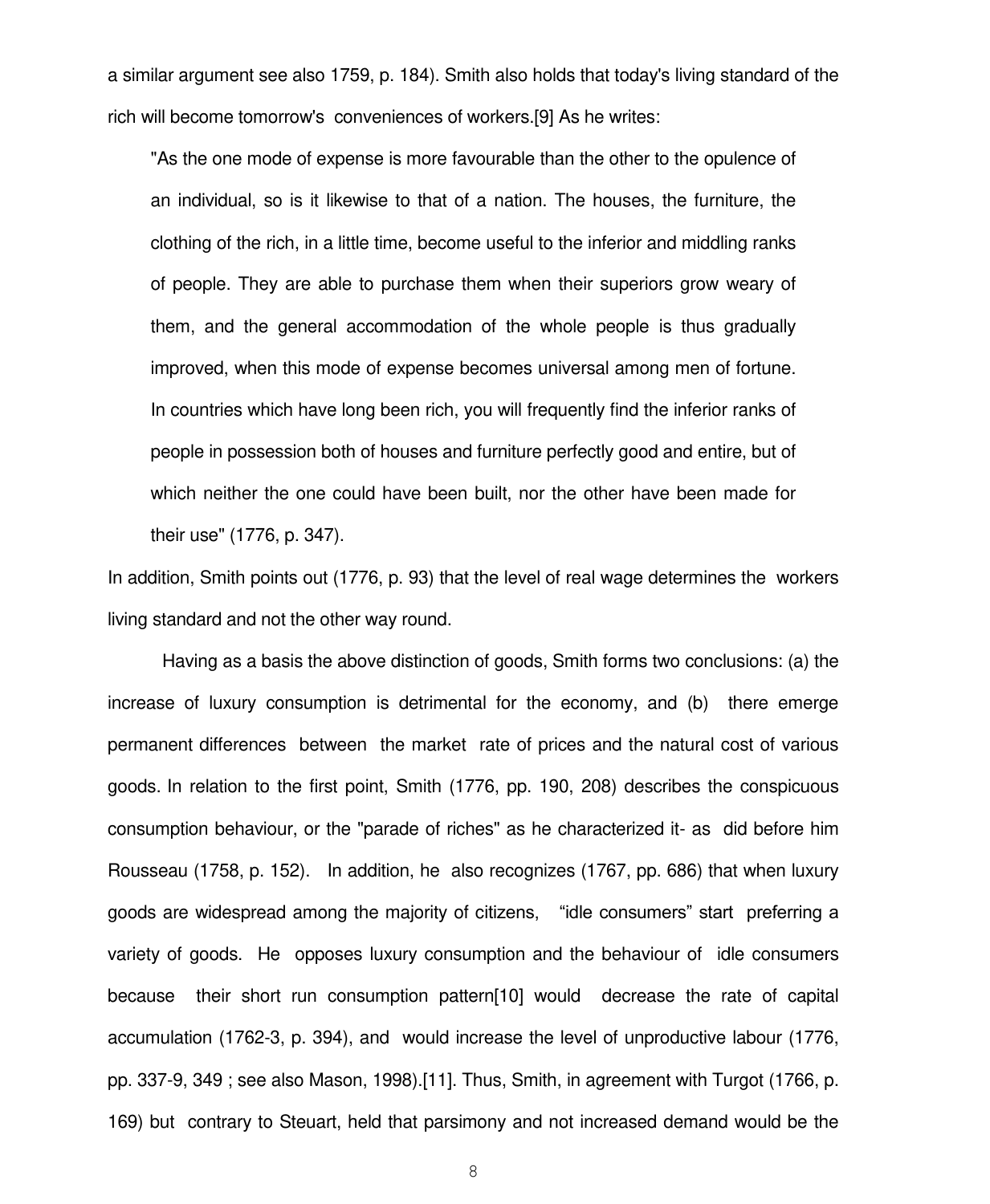main cause of the increased wealth of a nation. In regard to the second point, Smith (1776, p. 242) claimed that the rate of prices of fashionable goods would rise faster than their real cost,[12] and this would alter the natural exchange rate between various goods. By recognizing the conspicuous consumption behaviour, Smith noticed the entrepreneurial strategy in promoting relevant goods by increasing their prices: "By raising their price [i.e. of some non necessaries goods] they make [i.e. the merchants] an object of their [i.e. consumers'] desire, and such as good-fellowship requires them to press on their guests" (1762-3, p. 363; brackets added).

Because of the above arguments, Smith opposed the taxation of necessary goods considering it to be effectively a tax on wages (1776, p. 871). Instead, he advocated a tax on luxury goods since the burden of such a tax would fall on the consumers of non-necessary goods (1776, pp. 232, 872-3). It has to be noted that the taxation of luxuries was also favoured by many scholars of the period such as Hume ("Of Taxes", ed. 1970, pp. 83,85), and Rousseau (1758, pp. 134, 146-7, 152) for its role in decreasing wealth inequality.[13]

 In the mid of the classical period, Torrens defined the minimum accepted living standard of the workers to cover "the necessaries and conveniences of life sufficient to preserve the labourer in working condition, and to induce him to keep up the race of labourers" (1834, pp. 11-2; see also Ibid., pp. 13, 54 and 1815, pp. 84,87).[14] However, he held that this living standard will be increased by more and better goods and services through the process of technological progress. As a result of this progress, new consumption habits will be adopted by the workers and eventually, through custom, the minimum living standard of the workers would be advanced, as "custom is a second nature, and things not originally necessary to healthful existence become so from habit" (1834, p. 54; see also Karayiannis, 2000).

 During the same period, Senior by distinguishing between basic and non-basic goods, argued that the classification of goods into these categories is relevant in terms of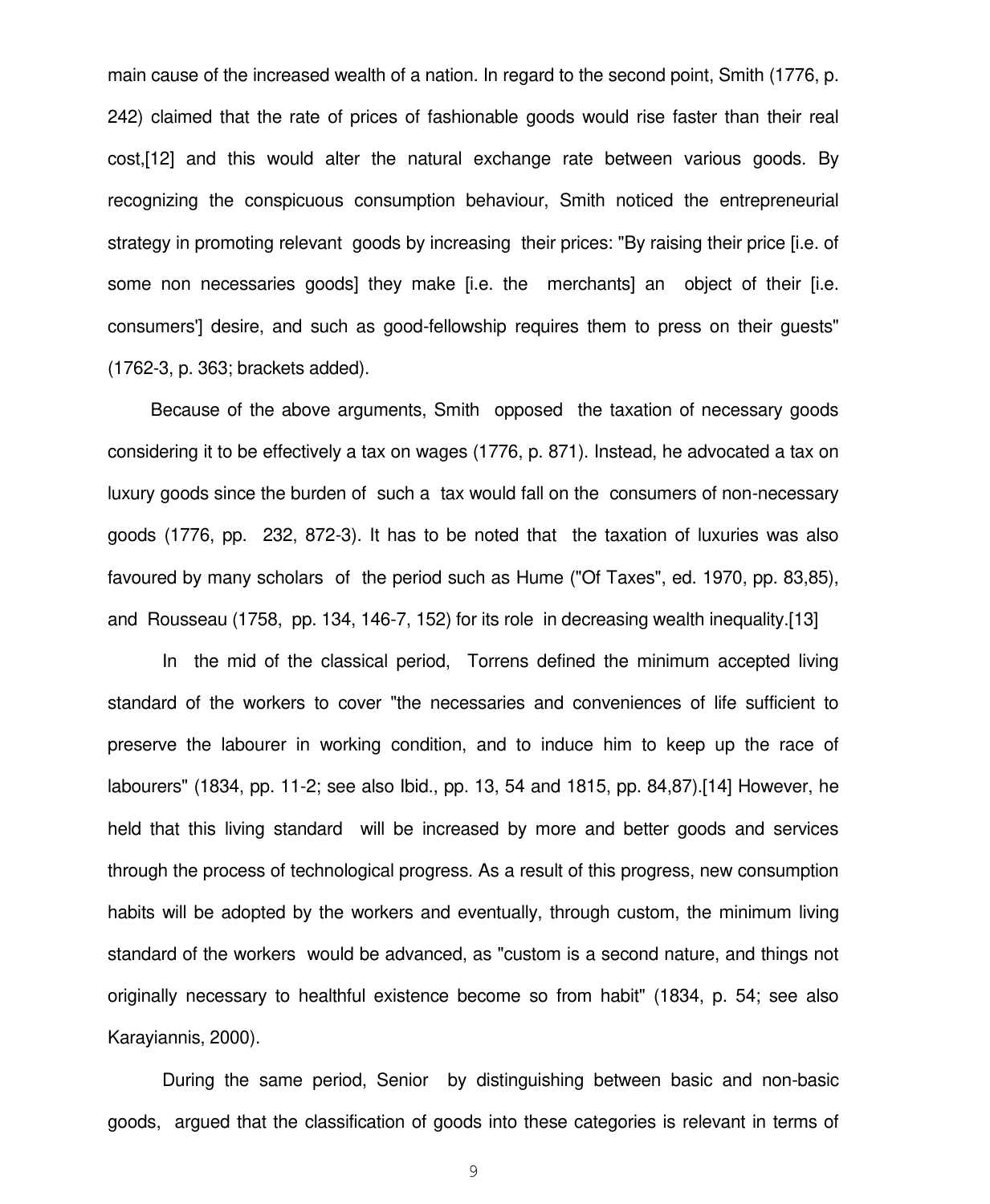customs and per capita income.[15] He also argued that luxury consumption does not constraint the rate of wealth augmentation (1827, p. 36; 1829, pp. 3-6; 1836, pp. 36-9, 161). On the contrary, he believed (1836, p. 42) that the intergenerational articulation of the various kinds of goods,[16] under the human motive of variety and distinction in consumption, is an indication of economic development (see Karayiannis, 2001). Moreover, and contrary to Smith, Senior believed (1831, pp. 21,25-7) that through the increased luxury consumption of the idle consumers, the rate of circulating capital rises and under the wage fund theory, the short-run employment level and/or wages also rises.[17]

 The Scot-Canadian John Rae employed the "principle of vanity" and the power of conspicuous consumption in order to explain the move of consumption pattern from basic to non-basic goods (see also Mason, 2002). Rae (1834, p. 267) argued that: "The things to which vanity seems most readily to apply itself are those of which the use or consumption is most apparent, and of which the effects are most difficult to discriminate. Articles of which the consumption is not conspicuous, are incapable of gratifying this passion. The vanity of no person derives satisfaction from the sort of timber used in the construction of the house he occupies, because the wood work is usually concealed by paint or something else". He then argued that economic development facilitates luxurious consumption by all classes of citizens and this leads the rich to prefer a variety of such goods according to fashion- an argument already put-forward by Smith. As Rae wrote: "The progress of art has been such, that there is scarcely any material, or fabric, or color, the production of which it does not so much facilitate as to bring it within the reach of a large mass of consumers. It then loses its value as a distinction, and ceases to serve the purposes of vanity. Hence arises the necessity for the variety, and seeming caprice, of fashion" (1834, p. 270).

Malthus" discussion is in the same spirit in the sense that he links the concept of different goods categories with wages and social conditions. In particular, he describes the conditions under which the living standard of individuals changes in order to include non-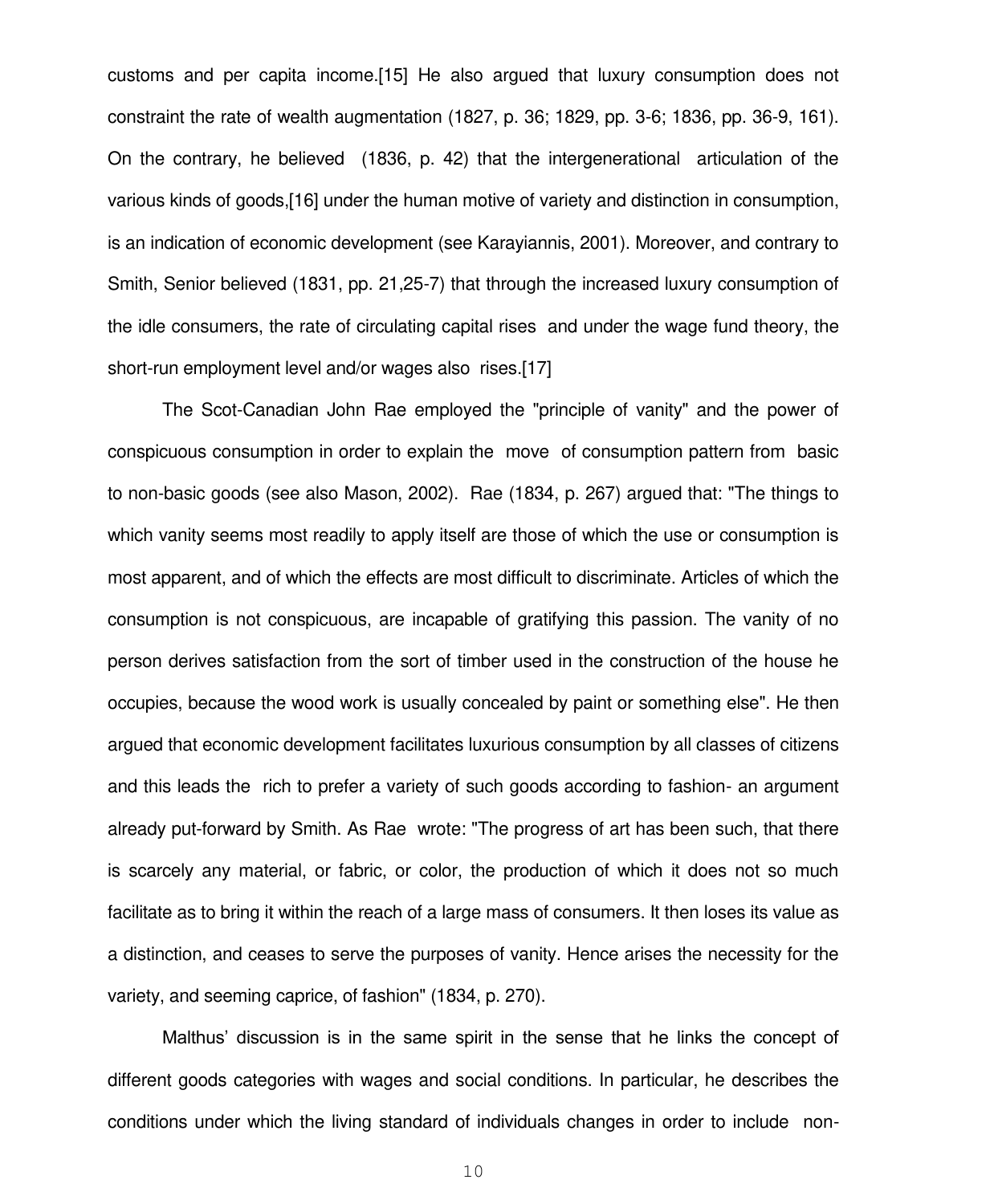basic goods (1820, pp. 224-5). In case that an increase in real wage rate is taking place, either the quantity of labour would be increased (by multiplying their number) or the living standard of the labourers would incorporate more comfortable and luxurious goods (1820, p. 226). The first effect, according to Malthus (1820, pp. 226-7), occurs in societies where despotism, oppression and ignorance prevail. The second effect appears in societies where there are civil and political liberties, a good level of "quality and prevalence" of education, and security of property rights (see also Fiaschi and Signorino 2003).

Thus, the gradual alteration of the working class consumption pattern from basic goods to another pattern which includes non basic goods, was a recognizable sign of economic progress (see also Johnson, 1813, pp. 27-60; Malthus, 1820, pp. 224-7; Craig, 1821, pp. 60-1; McCulloch, 1825, pp. 332, 337; 1826, pp. 7, 34; Read, 1829, pp. 143-4; Newman, 1835, p. 289). Such an alteration was considered to be more probable when the rate of population increase is lower than the rate of income increase.[18]. Moreover, the majority of classical school authors stressed that a higher wage rate and the resulting higher living standard would function as a stimulus to workers to increase their effort. By such a "mechanism" productivity would be increased and a higher economic and social development level would be attained. It should be noticed however, that the meaning of the work effort in classical (and pre-classical) thought is not always entirely clear. It seems that there is no clear distinction between extending working time and work intensity (Drakopoulos, Karayiannis, forthcoming).

#### IV. Consumption and Needs Hierarchy

 As we have seen from the previous discussion, the majority of authors belonging to the late mercantilism and to the classical school, have clearly distinguished between various goods corresponding to pressing and non-pressing needs. Furthermore, there are clear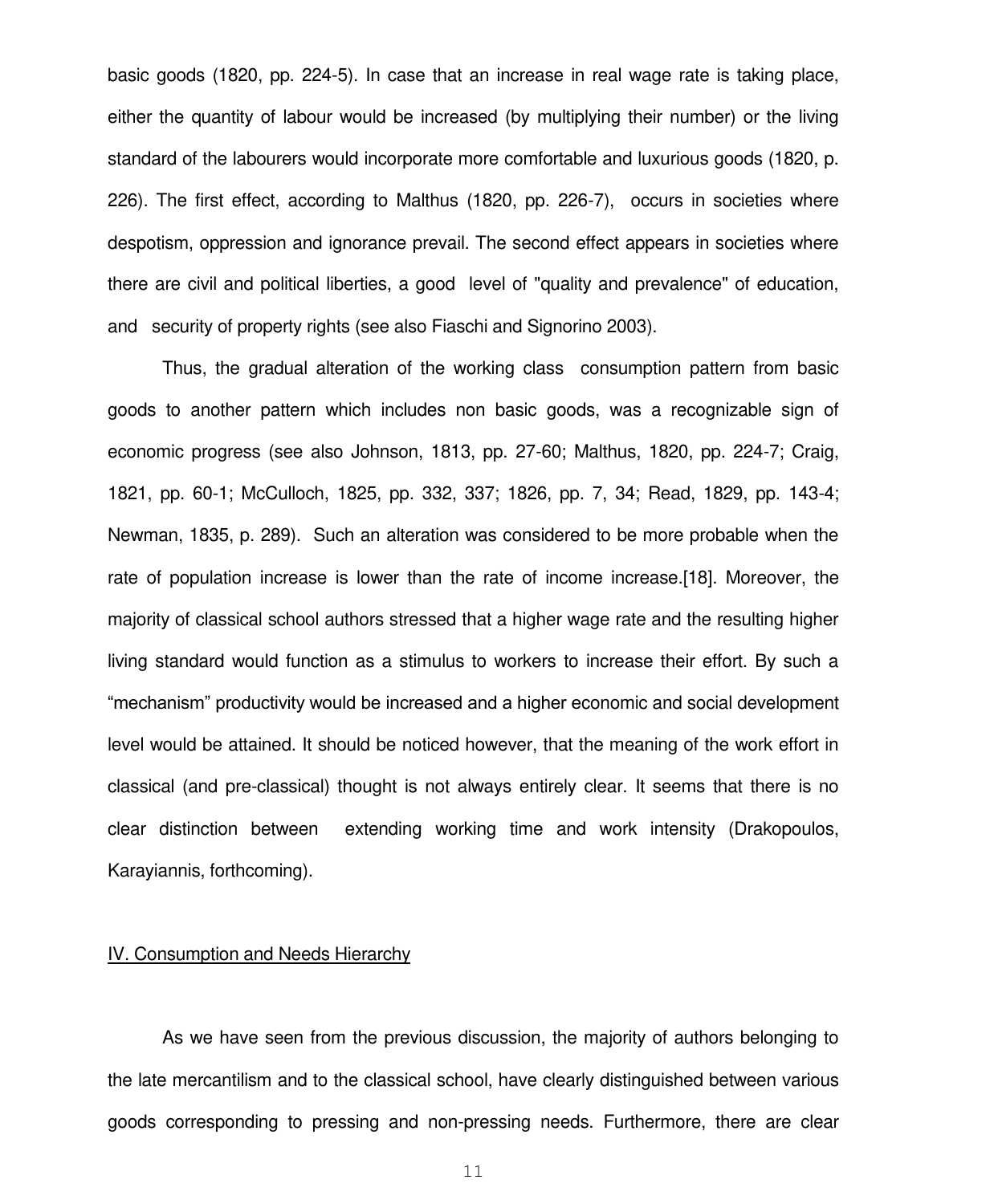indications that some authors followed a hierarchical approach to consumption behaviour. This implies that there are basic needs which need to be satisfied first before non-basic needs come into the picture (for a general discussion of such a system of choice, see Drakopoulos 1994; Pfouts 2002; Drakopoulos and Karayiannis 2004; Lavoie, 2004).

In the beginning of the  $18<sup>th</sup>$  century, the philosopher Berkeley recognized the hierarchy of needs and the emergency of fulfilling the necessary ones. He questioned "Whether necessity is not to be hearkened to before convenience, and convenience before luxury?" (1735-7, query 58), and "Whether national wants ought not to be the rule of trade? And whether the most pressing wants of the majority ought not to be first considered?" (Ibid., query 168). He believed that consuming luxury goods before necessary goods is a sign of irrational behaviour. He writes further:

"Whether she would not be a very vile matron, and justly thought either mad or foolish, that should give away the necessaries of life from her naked and famished children, in exchange for pearls to stick in her hair, and sweetmeats to please her own palate? (1735-7, query 175).

By following a more systematic approach, Cantillon (1755, p. 75) justified the hierarchy in consumption as a "nobleman" cares more for his luxury than his necessary consumption, because of his abundance of wealth to cover subsistence. In the same tone, Hume (On Public Credit", ed. 1970, p. 97), presented a hierarchy of the consumed goods according to the pressing needs that they fulfill.[19]

 For reasons of better understanding, one can distinguish three, however not interrelated, broad approaches to hierarchical consumption that are followed by many members of the classical school. The first approach has to do with the changing consumption pattern as real per capita income rises. More specifically, the immediate consequence of increased income is an increase in the consumption of non-basic goods. The second approach links hierarchical consumption to the subjective theory of value. The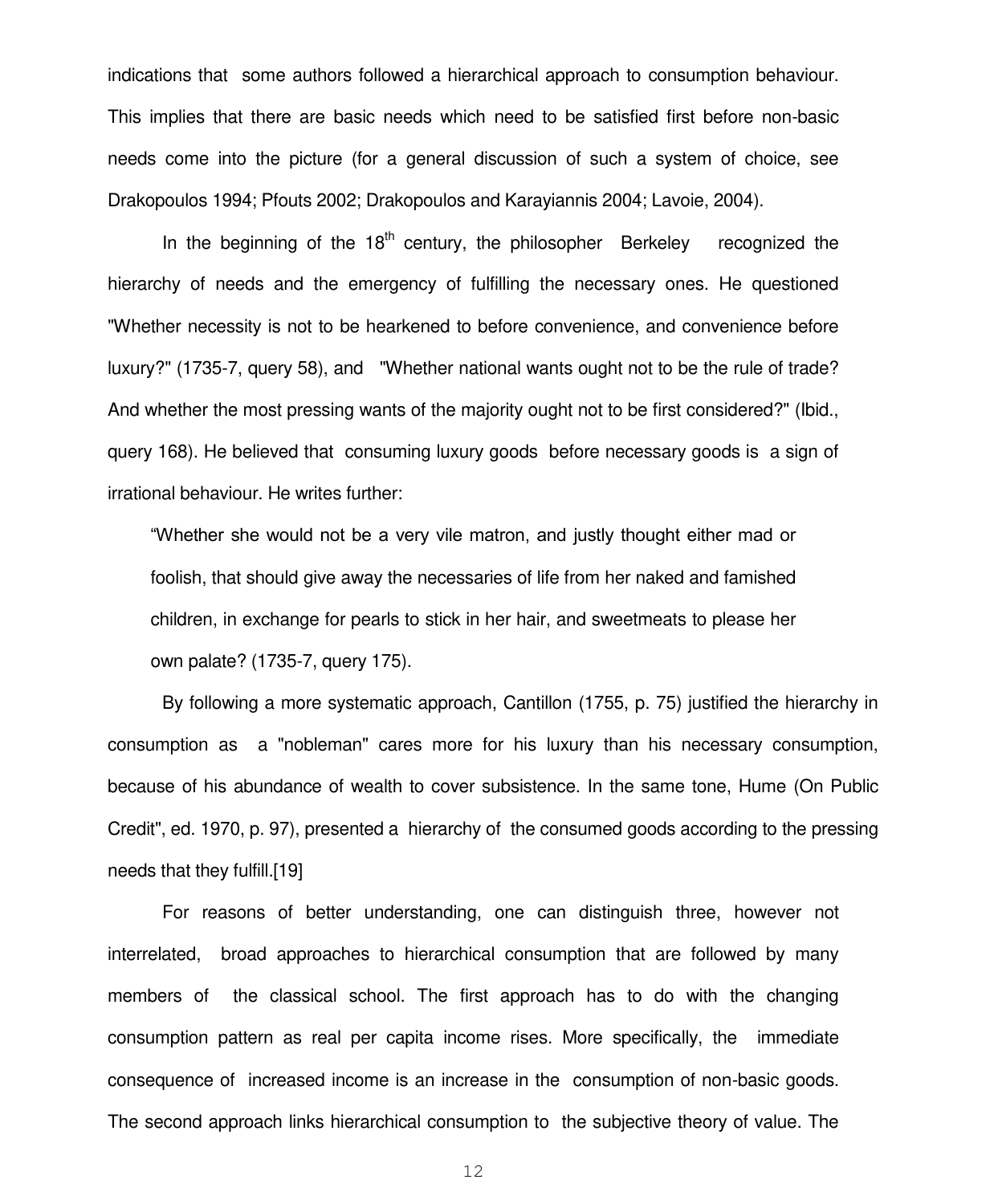third, and more general approach, explained such a hierarchy in terms of a response to different price and income elasticities of goods.

Smith's ideas on consumption hierarchy are closer to the first approach. In his early work, Smith (1759, pp. 50, 184-5) had already recognized such behaviour, but it was in Wealth of Nations that he discussed the issue extensively. He stressed (1776, pp. 287, 289, 405) that men first fulfill their more oppressive needs and then proceed to the consumption of the conveniences and luxuries. Therefore, "as subsistence is, in the nature of things, prior to convenience and luxury, so the industry which procures the former must necessarily be prior to that which ministers to the latter. The cultivation and improvement of the country, therefore, which affords subsistence, must, necessarily, be prior to the increase of the town, which furnishes only the means of conveniency and luxury" (1776, p. 377). This implies that not only the consumption of necessary goods is fulfilled first, but also that the primary sector of economy must be advanced before the extension of the secondary and tertiary ones. This hierarchy of goods could take place, according to Smith (1776, p. 96), when total production was large enough to cover subsistence living and when the increased level of nations' wealth results to an extension of luxurious living (1776, pp. 199, 234).

Thus, for Smith, this hierarchy of goods could take place when the total production is high enough to cover subsistence levels. In other words, when economic growth has been advanced to a higher stage: "The common complaint that luxury extends itself even to the lowest ranks of the people, and that the labouring poor will not now be contented with the same food, clothing, and lodging which satisfied them in former times, may convince us that it is not the money price of labour only, but its real recompense, which has augmented" (1776, p. 96). Hence, the passing from the consumption of the one category of goods to the next more luxurious one, is taking place through the increase in wealth, namely: "the demand for the precious metals, as well as for every other luxury and ornament, would naturally increase with the increase of riches" (1776, p. 199). Smith provides further support for this argument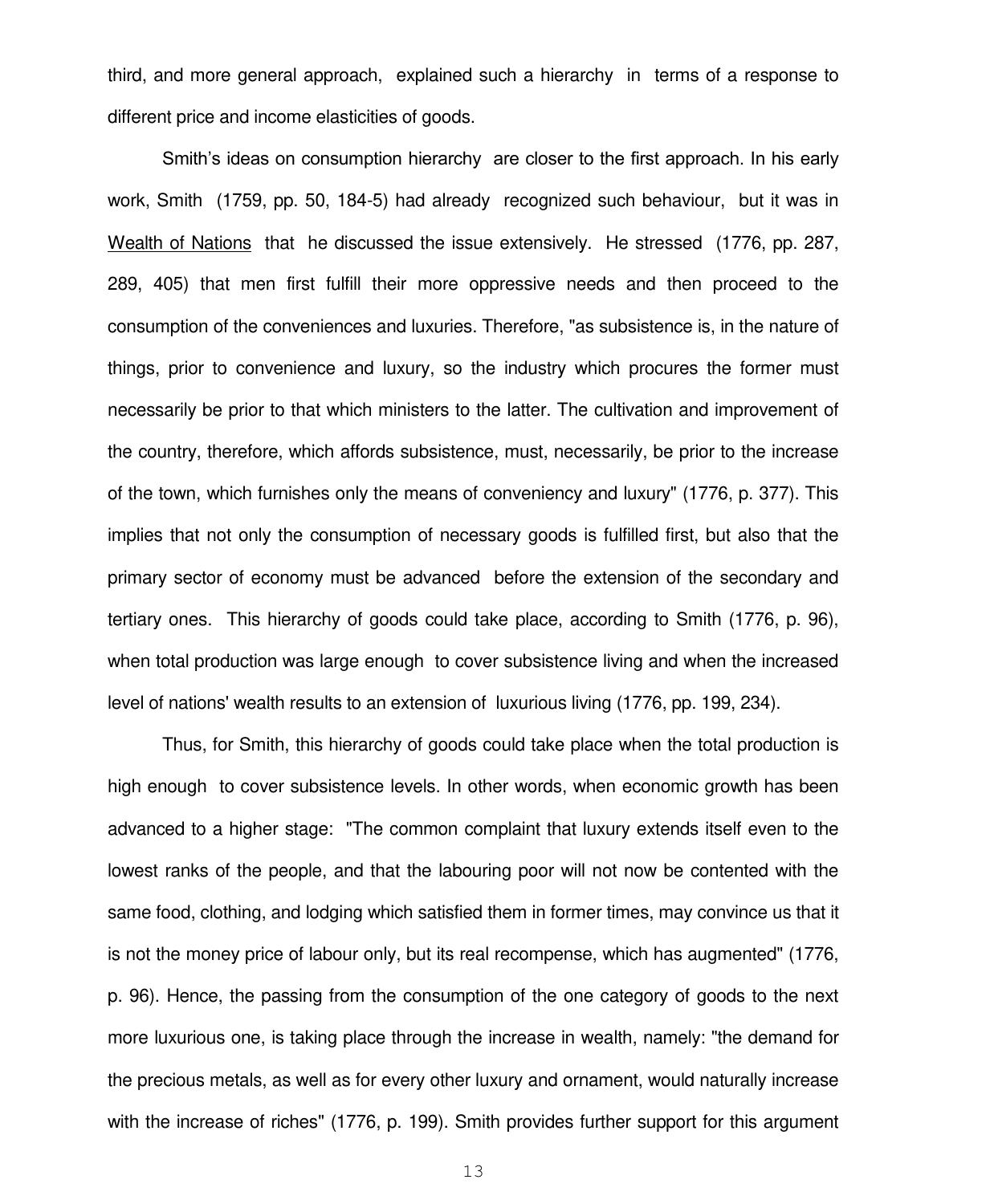by mentioning that, "Gold and silver naturally resort to a rich country, for the same reason that all sorts of luxuries and curiosities resort to it; not because they are cheaper there than in poorer countries, but because they are dearer, or because a better price is given for them" (1776, p. 234; see also Drakopoulos and Karayiannis, 2004, p. 367). Some other authors, such as J. Rae, also adopted this explanation of the hierarchical consumption in terms of per capita income.[20] He (1834, p. 203) made explicit that by increasing the propensity of saving, the consumer would decrease the consumption of luxury and not the consumption of basic goods.

 J.B.Say (1803, pp. 397-8; 1821, p. 82) is closer to the second approach to hierarchical consumption. He recognized two main cases of such individual behaviour: The first is determined by the urgency of needs. As he comments (1803, p. 397):

"Such as conduce to the satisfaction of positive wants; by which term I mean those, upon the satisfaction of which depends the existence, the health, and the contentment of the generality of mankind; being the very reverse of such as are generated by refined sensuality. pride, and caprice. Thus, the national consumption will, on the whole, be judicious, if it absorb the articles rather of convenience than of display: the more linen and the less lace; the more plain and wholesome dishes, and the fewer dainties; the more warm clothing, and the less embroidery, the better. In a nation whose consumption is so directed, the public establishments will be remarkable rather for utility than splendour, its hospitals will be less magnificent than salutary and extensive; its roads well furnished with inns, rather than necessarily wide and spacious, and its towns well paved, though with few palaces to attract the gaze of strangers. The luxury of ostentation affords a much less substantial and solid gratification, than the luxury of comfort, if I may be allowed the expression. Besides, the latter is less costly, that is to say, involves the necessity of a smaller consumption; whereas the former is insatiable; it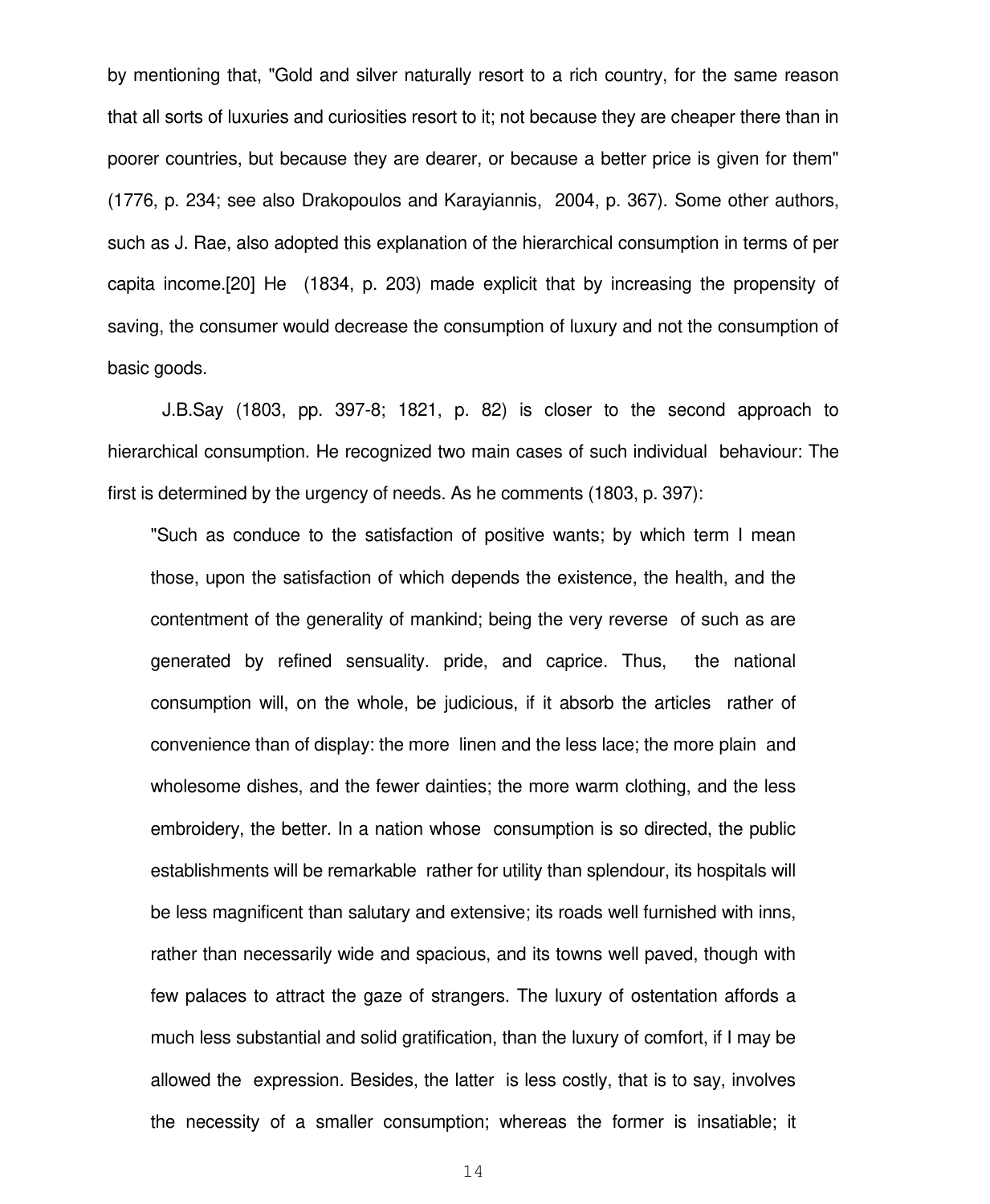spreads from one to another, from the mere proneness to imitation; and the extent to which it may reach, is as absolutely unlimited.... Taking society in the aggregate, it will be found that, one with another, the gratification of real wants is more important to the community, than the gratification of artificial ones".

 The second is determined by the duration of the consumable good. The longer the duration of the good, the more preferable the good is. As Say put it (Ibid., p. 398): "Such as are the most gradual, and absorb products of the best quality. A nation or an individual, will do wisely to direct consumption chiefly to those articles, that are the longest time in wearing out, and the most frequently in use. Good houses and furniture are, therefore, objects of judicious preference; for there are few products that take longer time to consume than a house, or that are of more frequent utility". Furthermore, he pointed out (1803, p. 4-5) that the demarcation criterion between necessary and luxury goods is an ever-changing one: "For my own part, I am at a loss to draw the line between superfluities and necessaries" as its "line of demarcation .... shifts with the fluctuating conditions of society".

 Similarly, Lloyd (1833, p. 28) and Longfield (1834, p. 115) elaborated the idea of hierarchical consumption behaviour. In particular, Lloyd (1833, p.12) uses a mechanical parable in order to describe the hierarchy of consumption and the urgency of needs to be satisfied. As he writes:

"Each different kind, therefore, of human wants may like that of food, be compared to a spring; and, in the comparison, the different wants, according to their several differences, will be represented by spring of different degrees of strength. For example, the wants which food can satisfy will be represented by a spring of great power. So also those to supply which water is required. For representing the wants of clothing and fuel, which are articles not so indispensably necessary to human existence, spring of an inferior degree of power may suffice. Passing on to the artificial wants, we may represent them according to their intensities, by lesser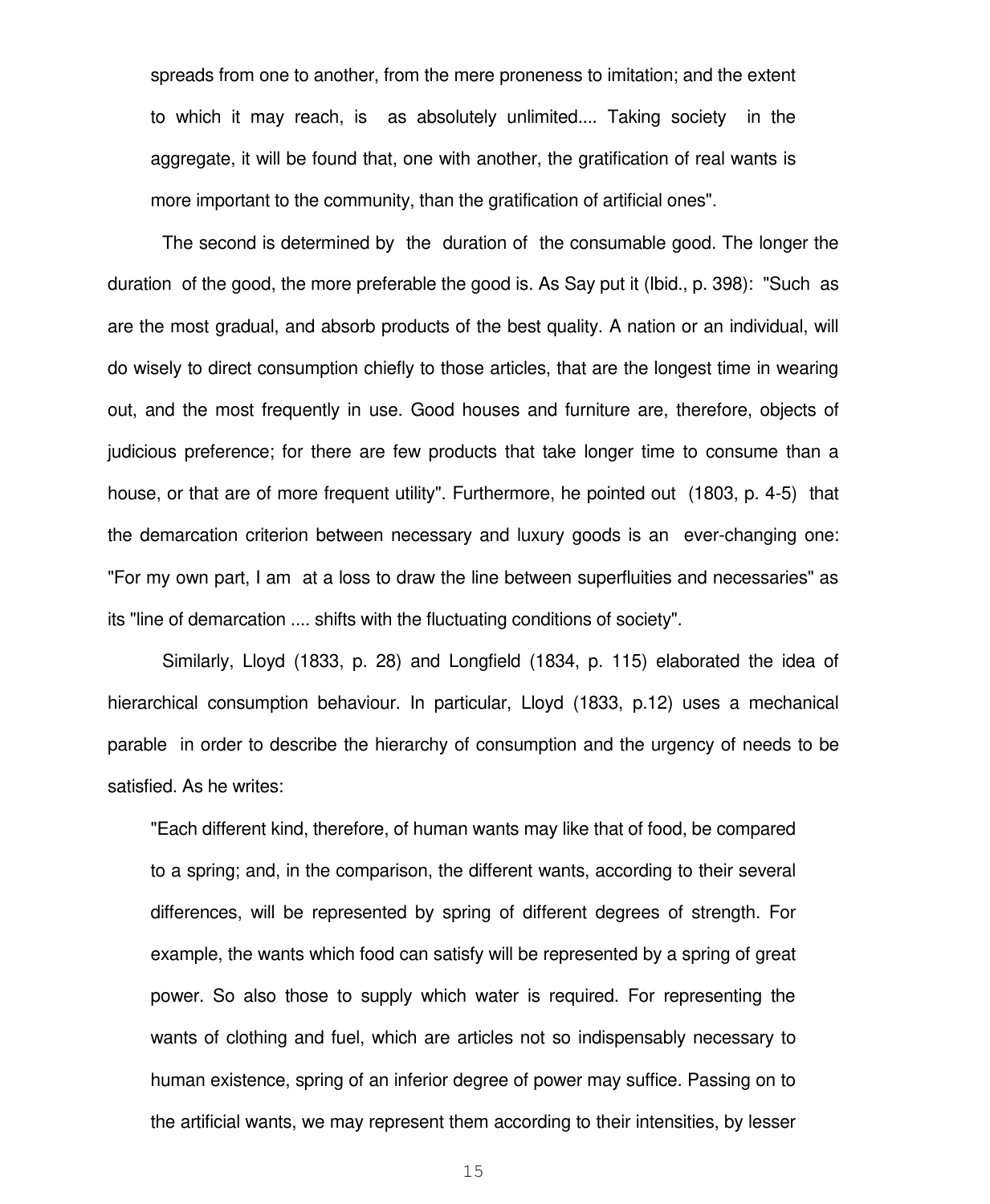spring of various degrees of strength" (1833, p. 13).

 The imitation effect in consumption pattern, in modern terms to "keep with Jones's", as a cause of the hierarchical behaviour has also been identified by John Craig who states that: "A young man will propose to maintain his family in the same style that his relations and acquaintances now live" (1821, p.55). And furthermore "It is not any particular degree of comfort that is requisite to self respect, but that degree of it which is enjoyed by reputable people of the same rank. If all be equally reduced, none can feel degraded" (1821, p. 59). Similarly, Whately argued that goods included in a consumption basket are socially determined. Therefore, "an individual man is called luxurious, in comparison with other men, of the same community and in the same walk of life with himself" (1832, pp. 51- 53).

 According to the third approach, goods hierarchy is a consequence or a characteristic of the differential behaviour of consumers toward a change in the level of price, income and taxation. One can argue that this analysis is closer to what we would recognize today as income and price elasticities. For instance, Lord Lauderdale (1804, pp. 71-2, 76, 95-6) believed that the hierarchy of the consumption of goods is connected to reactions with reference to price, quantity and income. Various goods fulfilling different wants such as necessaries and luxuries have different response rates. He employed the idea of the hierarchy of consumption behaviour in examining "the Effects of the Alteration in the Order of Expenditure occasioned by" the following circumstances: (a) "a Diminution in the Quantity of any Commodity" (1804, p. 81); (b) "an increase of Demand for any Commodity" (Ibid., p. 86); (c) "an Increase in the Quantity of any Commodity" (Ibid., p. 93); and (e) "a Diminution of Demand for any Commodity" (Ibid., p. 96). Thus by this method, he explained the changes in the consumption pattern of individuals caused by some drastic changes in the state of demand and supply of various goods. In addition, he links (1804, pp. 329, 342-3) his argument concerning the hierarchy of consumption with the distribution and production of goods. He held that the distribution of wealth implied hierarchical consumption among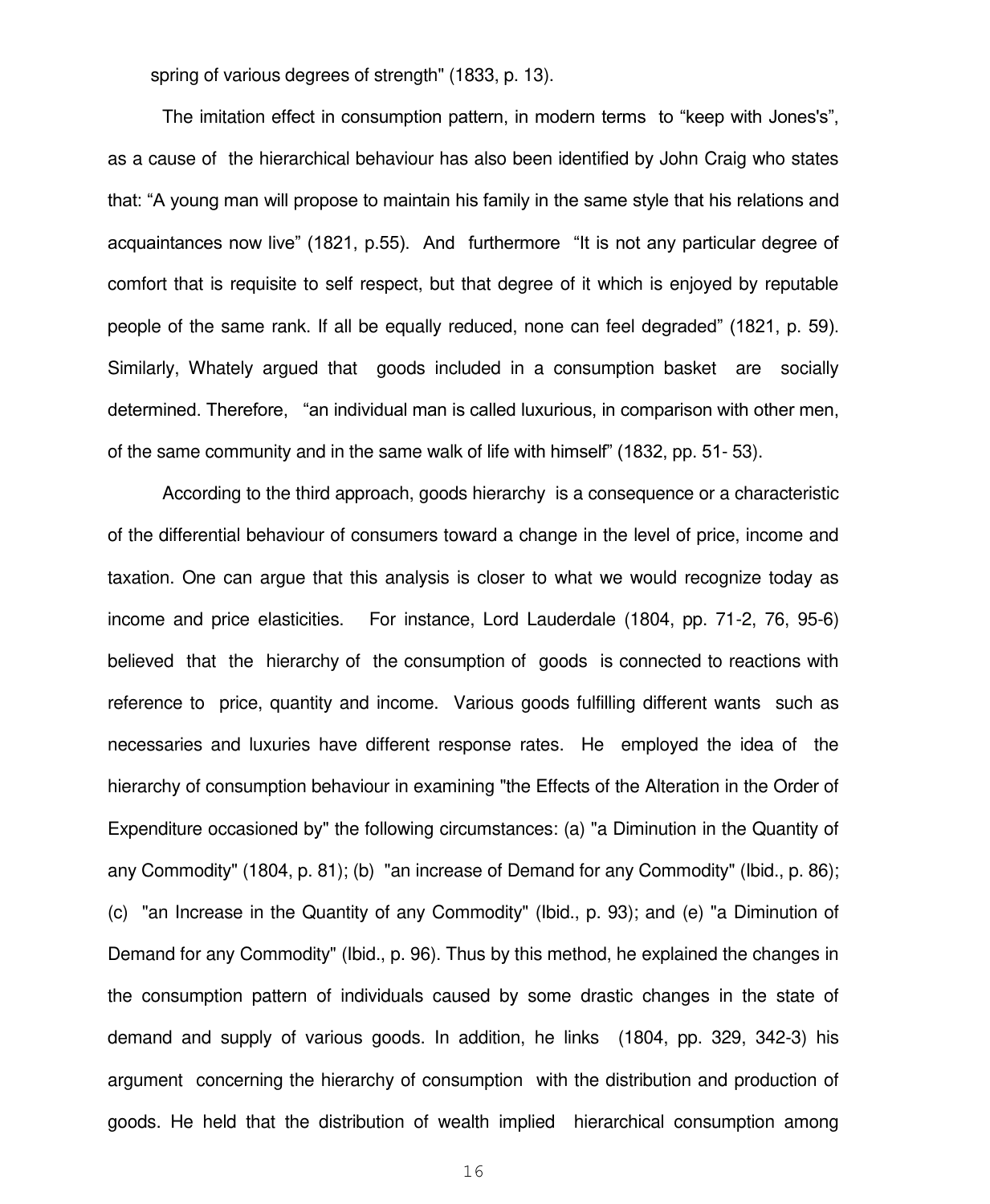necessaries and luxury goods and thus determined the pattern of production in various countries.

 Ricardo (1817, pp. 237, 241, 343-4), elaborating on the issue of hierarchical behaviour, argued that there would be a different price and income demand elasticities after a change in the price of necessary and/or luxury goods. Such an idea was also adopted by some other authors like Torrens (1815, pp. 15, 278, 309), Senior (see Karayiannis, 2000), Tucker (1837, p. 6), and J.S.Mill (1848, pp. 447, 596). Similarly, Malthus (1815, p. 187-8) argued that there are different causes determining the prices of necessaries (mainly the rate of supply) and conveniences-luxuries (mainly the rate of demand) goods. Furthermore, other authors like Rogers (1822, pp. 39-40) and J.S.Mill (1848, pp. 806-7, 868) connected the hierarchical consumption of goods with the effects and incidence of taxation.[23]

 In general, it can be seen that many economists of this period developed the idea of hierarchy of human needs and therefore of consumption. Their discussions of the issue can be categorized in three main approaches that might justify hierarchical consumption patterns. These are based on: (a) the rate of per capita income, (b) social and psychological grounds, and (c) the income and price elasticities of goods. As we argued elsewhere (Drakopoulos, Karayiannis, 2004, p. 369) the idea of hierarchical needs corresponding to certain goods was present in classical economic thought. In spite of the "macroeconomic" viewpoint that most classical economists adopted, the role of hierarchy was identified and in some cases was discussed in detail. It is also worth noticing that some classical economists like A. Smith and J. B. Say attach a dynamic aspect to this issue, by arguing that economic growth enables more people to satisfy non-basic needs.

#### V. Concluding Comments

As was seen in the first part of this paper, for most of authors in the period under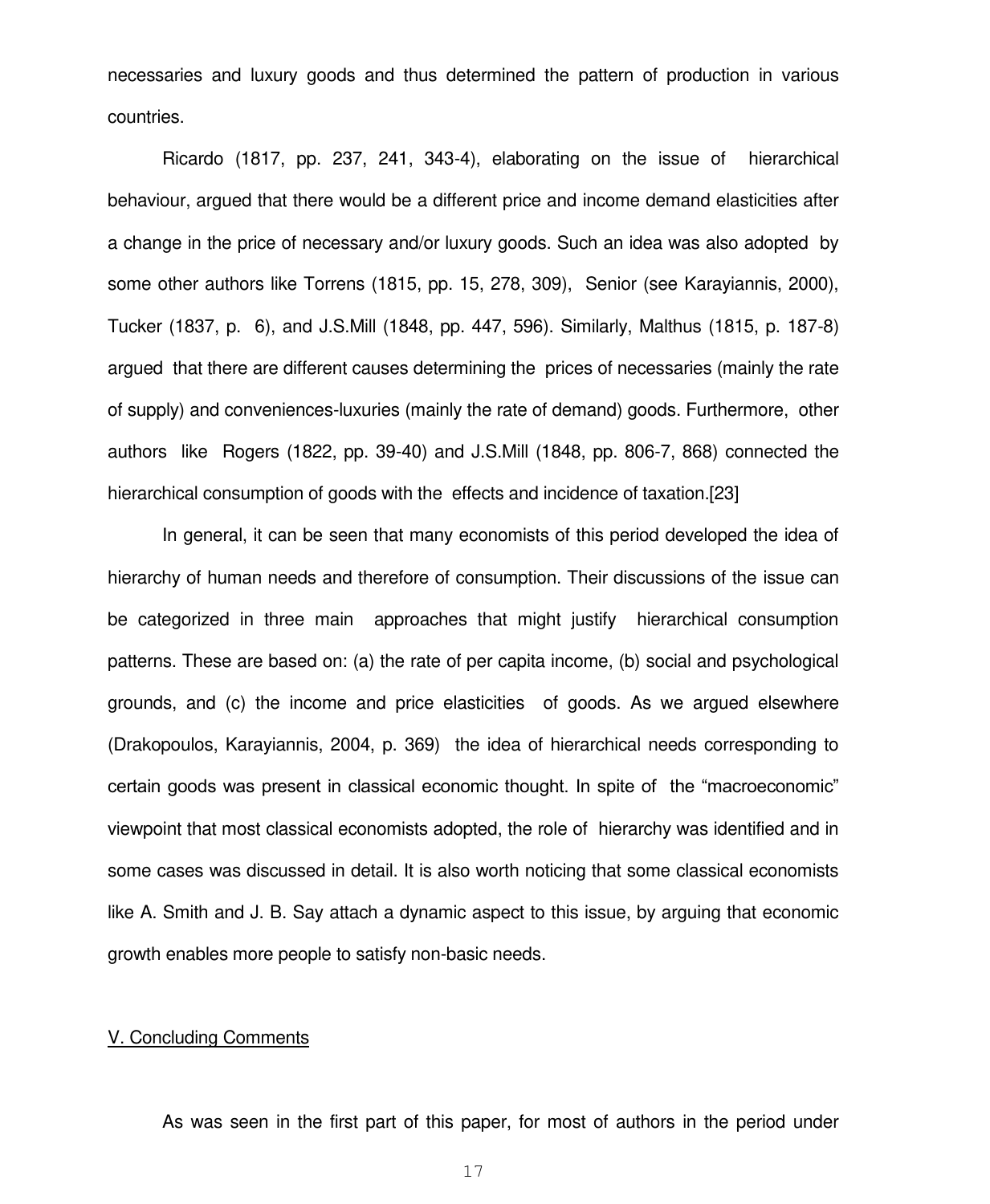examination, happiness is closely associated with material consumption. Furthermore, there were strong indications that many pre-classical and classical economists distinguished between basic and non-basic goods. Usually, this distinction was associated with different social classes. More specifically, the consumption of basic goods was mainly attributed to the working classes while the consumption of non-basic or luxuries to the upper classes. The following sections of the paper provided evidence that the idea of hierarchical behaviour was present in pre-classical and classical thought. This behaviour implies that human needs are structured and that basic needs are satisfied first. In other words, basic needs are viewed as more urgent than non-basic or secondary needs. Basic needs correspond to basic goods. It has to be noted though, that different authors employ apparently identical concepts in different frameworks. However, this issue is always present in many history of economic thought studies.

 Given the above, one can argue that since basic needs are more urgent and that since basic goods satisfy better the basic needs, basic goods might provide more happiness. The association between basic goods, hierarchical consumption and happiness might assist in explaining one aspect of the paradox of happiness. In particular, one can make a case that the satisfaction of basic needs provides substantial increases to individual happiness. However, taking into account the hierarchical structure of needs, the subsequent satisfaction of secondary needs does not provide equivalent increases to individual happiness. This can be an alternative explanation of the observed gap between real income increases and increases in happiness level. It has to be noted that this explanation has not attracted the attention of specialists in the happiness literature. However, a similar idea has been applied and tested in the context of job satisfaction analysis (see for instance Locke,1976; Clark and Oswald, 1996; Drakopoulos and Theodossiou, 1997). In general, as is usually the case in many "contemporary" economic ideas, the roots of this alternative explanation of the happiness paradox can be found in the history of economic thought.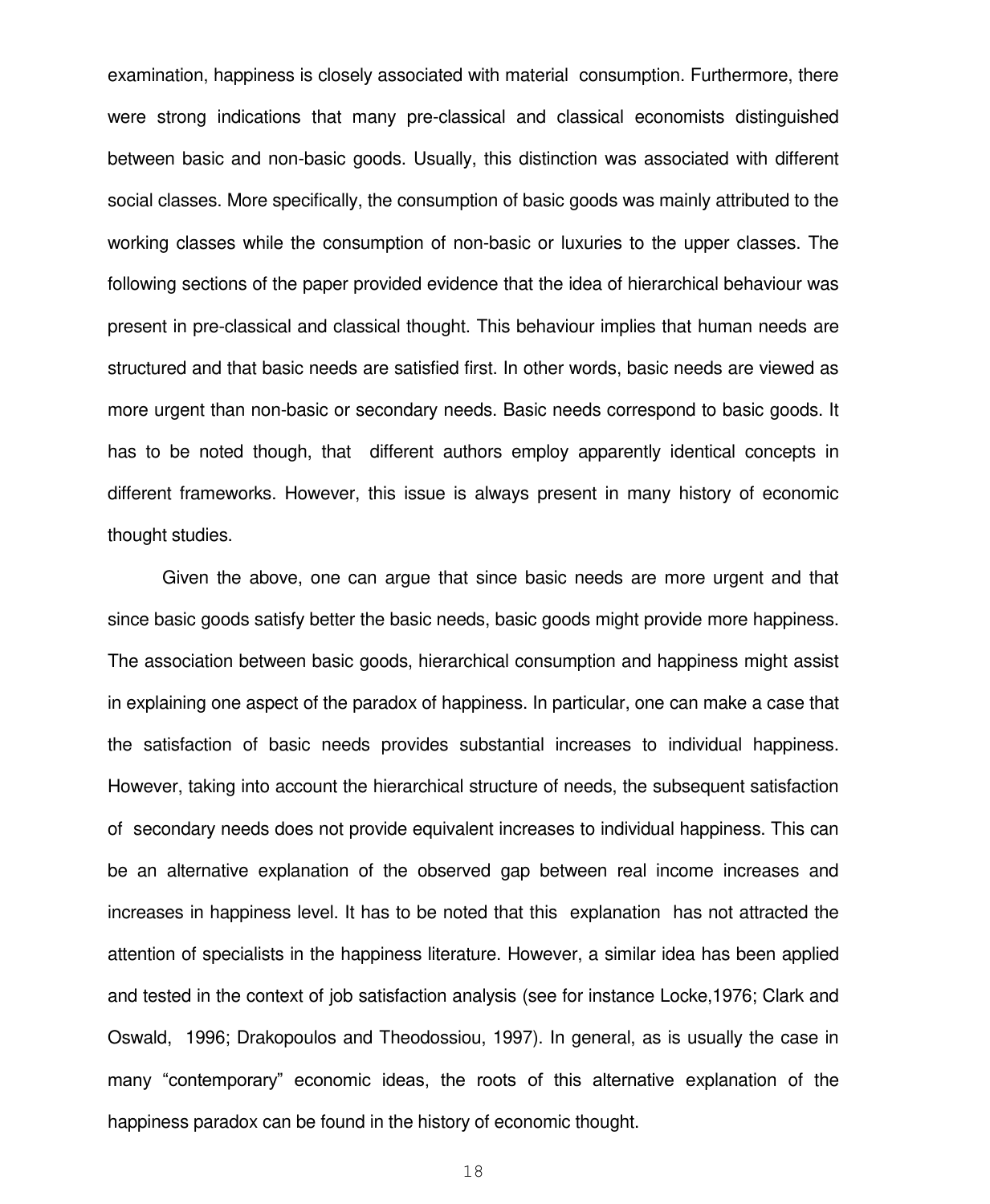#### **Notes**

1. For example, Davanzati (1588, parag.13) as early as the end of the  $16<sup>th</sup>$  century, defines happiness in terms of material well-being. Then, he argued that individuals' behaviour to achieve material happiness determine, together with custom and natural endowments, the rate of demand and the value of various goods. In the same framework, Berkeley, (1735-7, query 345) relates the general happiness with individuals" happiness and that its rate is influenced by economic policy (this is quite similar to Bentham"s views).

2. The same line of thought is followed by Malthus who agrees with Smith that material consumption leads to more happiness (see also Bruni, 2004a).

3. One of the earlier distinctions between basic and non-basic goods was drawn by Locke (1691, pp. 244, 276) who characterized the first type of goods as necessaries for life and the second as fashionable goods. He argued further (Ibid., pp. 276-7) that through the conspicuous consumption behaviour the level of prices of fashionable goods is not determined by the cost of production but by the preference of rich consumers and the rate of demand.

4. Richard Cantillon defined necessary goods as "the food, clothing, housing, etc" (1755, p. 87; see also p. 125). For Harris (1757, pp. 352-3) such a collection of consumable goods determines the level of subsistence wage.

5. One of the most descriptive definitions of luxury goods is given by Steuart: "By LUXURY, I understand the consumption of any thing produced by the labour or ingenuity of man, which flatters our senses or taste of living, and which is neither necessary for our being well fed, well clothed, well defended against the injuries of the weather, or for securing us against every thing which can hurt us" (1767, pp. 43-4). In a similar tone and some decades later, Chalmers (1832, p. 42) defined luxury goods as "every thing prepared by human labour, and which enters not into the average maintenance of labourers".

6. Many authors of the classical school who followed the cost of production or labour theory of value adopted such a classification of goods: different classes of men in society consume different goods. These authors, such as Ricardo (1817, pp. 48, 93, 118, 205, 236, 276),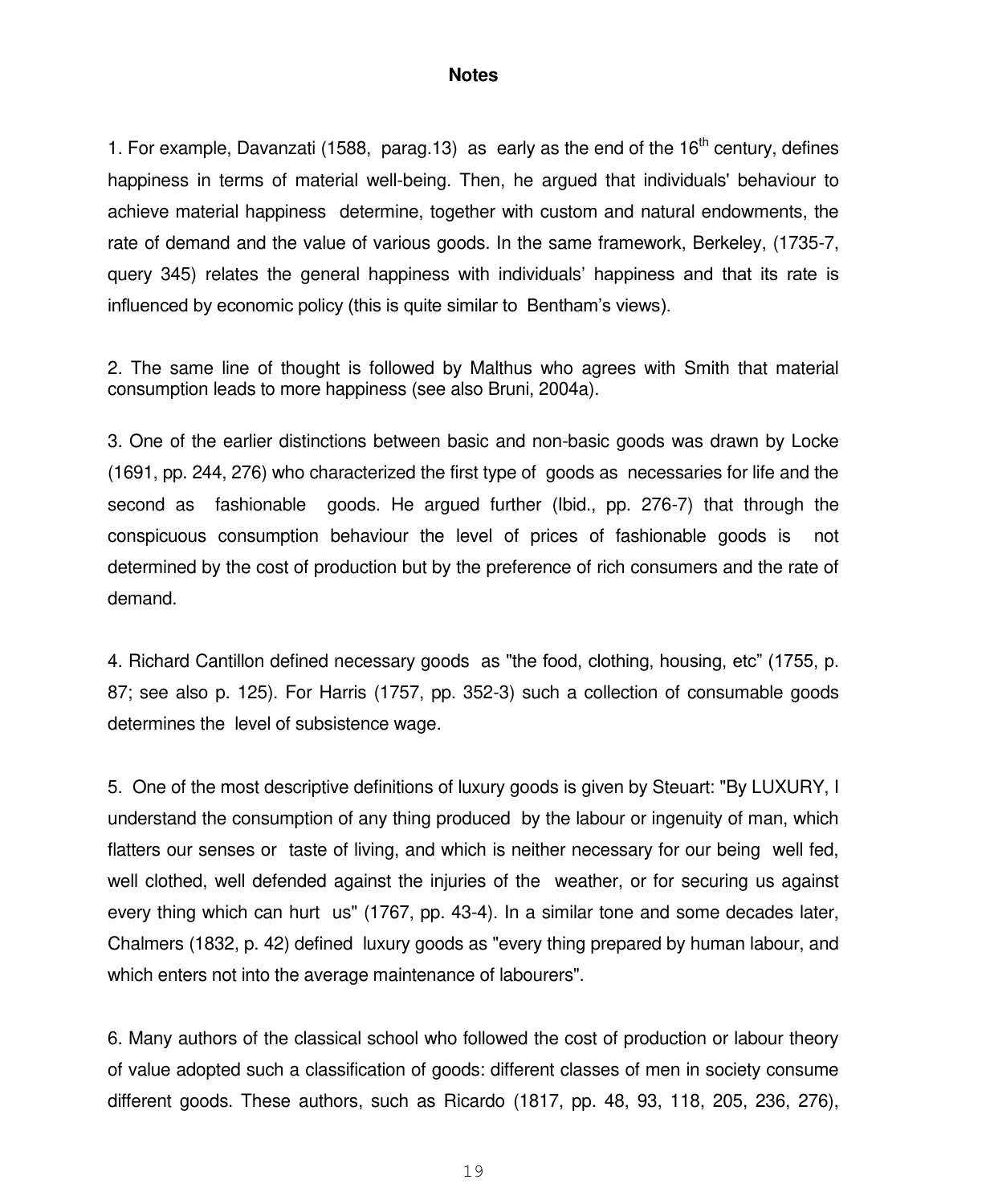James Mill (1821, pp. 54-5), McCulloch (1825, p. 490; 1826, pp. 27, 34-5), Torrens (1834, pp. 5, 11-2), J.S.Mill (1848, p. 68), distinguished between two different classes of men consuming two different patterns of goods. Under the "iron law of wages" they supposed that workers are consuming only "necessaries and conveniences of life", which are determined by economic, environmental and institutional (e.g. habit) conditions. The 19th century radicals have also adopted this strict distinction of consumable goods and services between the poor and rich. For example, Sismonde de Sismondi (1815, pp. 22,24; 1826, pp.127-8), Thompson (1824, pp. 198-9), Bray (1839, pp. 55, 96-7) and Hodgskin (1825, p. 310). Karl Marx introduced the distinction of consumption patterns between proletariats and capitalists or poor and rich (see e.g. 1867, pp. 185, 208-9, 299-300, 486-7, 419).

7. McCulloch stated that the necessary rate of wages must include "the cost of the food, clothes, fuel &c., required for the use and accommodation of labourers" (1825, p. 325). J.S.Mill (1848, pp. 689, 719) gave a full account of the normal and customary living standard of labourers.

8. On the contrary, Raymond observed (1823, pp. 74-5) that the distinction between basic and non-basic goods is rather arbitrary and is based upon the false assumption of interpersonal utility comparisons.

9. The gradual increase of variety (in quantity and quality) of consumption goods has been stressed by Craig as a characteristic of an advanced economy. As he noticed: "When a labourer's wages are more than is requisite to the subsistence of his family, whether this arise from high wages or cheap food, he will naturally spend the surplus in some additional gratifications, which, if he can afford them for a sufficient length of time, will come to be ranked among the comforts required for his respectability" (1821, pp. 60-1).

10. In a representative statement Smith wrote: "With regard to profusion, the principle which prompts to expense is the passion for present enjoyment; which, though sometimes violent and very difficult to be restrained, is in general only momentary and occasional. But the principle which prompts to save is the desire of bettering our condition, a desire which, though generally calm and dispassionate, comes with us from the womb, and never leaves us till we go into the grave" (1776, p. 341).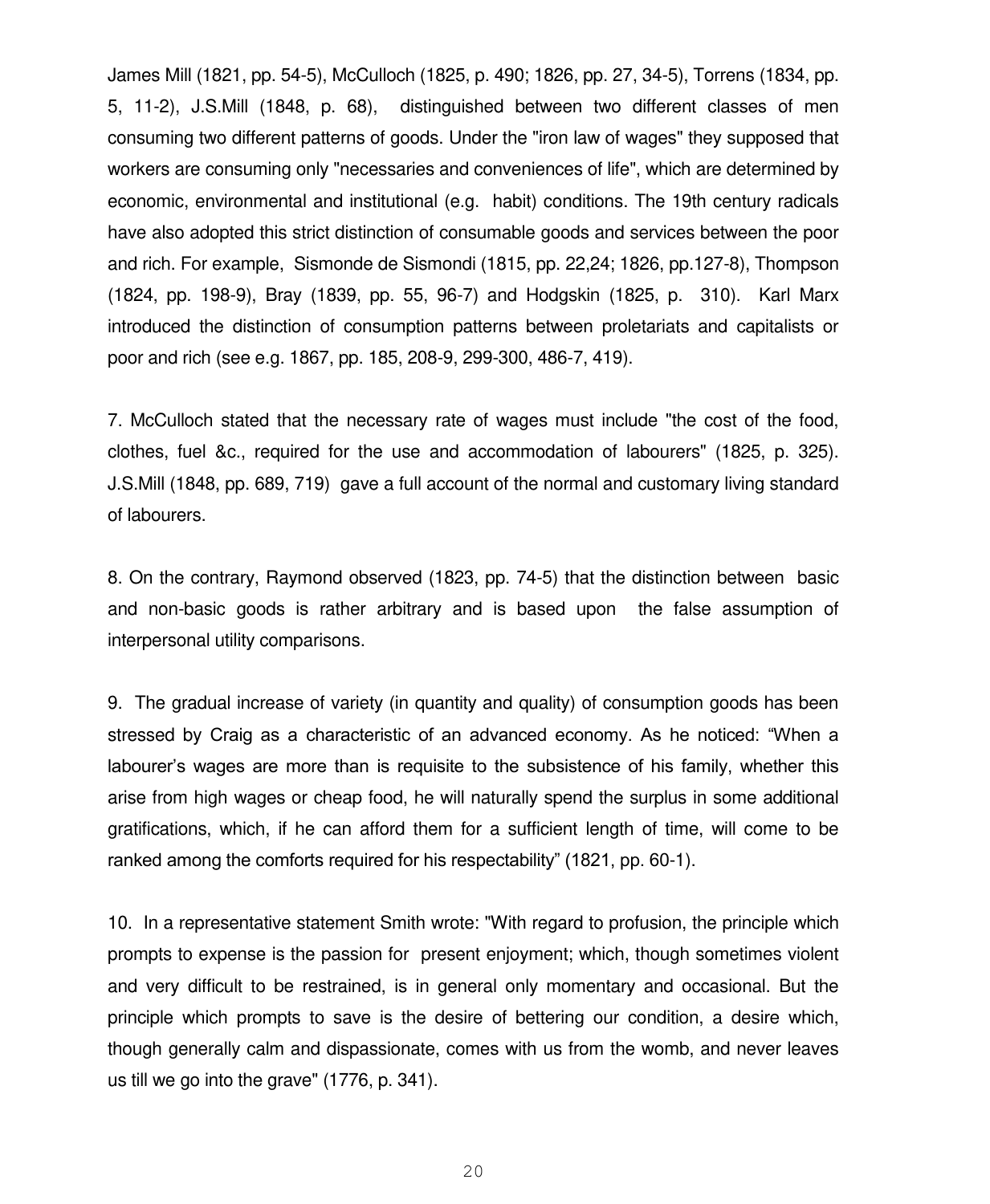11. For an extensive analysis of the Smithian argument concerning the relationship of productive (producing mainly basic wage goods) and unproductive labour (producing mainly luxury goods) and its effects on economic development and general welfare, see Myint (1948, ch. V).

12. Longfield analyzed the effect of the distinction of goods on cost and wages. He holds (1834, pp. 101, 105-6) that the extensive division of labour on such productive activities destined for mass consumption (i.e. necessary and comfort's goods), cause a drastic decrease in the cost of production and the price level. On the other hand, the volume of the production of luxury goods is very restricted. Thus, the extent of the division of labour for luxury production is at a low level and therefore costs and prices are rather high.

 13. During the reign of Edward IV (mid of 15th century) the so-called sumptuary law was established in England. This law prohibited workers from spending their income to luxury goods. Smith (1776, p. 262) turned against this policy arguing that such laws not only restrained innovations in manufactures but also constrained the welfare of the workers.

14. It has to be noted that an American economist George Opdyke, developed a rather different classification. He considered that consumption goods and services must be classified under the following three categories: "1., in the augmentation of the productive forces" (mainly for labour such as necessaries and conveniences goods), "2., in the gratification of the senses" (such as "the sense of smell, for fragrant and pungent odors", etc), and "3., in the satisfaction of mental desires" (such as benevolence, "fitting guards for securing personal safety," etc). However, the 2nd and 3rd categories of goods and services are mostly consumed by rich and non-laborious people (1851, pp. 114-5, 119).

15. Senior (1829, p. 6) also claimed that the characteristics of necessary goods do not alter as often as those of luxury goods.

16. Such an effect was clearly described by Poulet Scrope who wrote: "A mode of dress which has gone out of fashion among the higher and wealthier ranks, will perhaps be just introducing itself in the middle class, to descend, when the latter have worn it out, to the lower and more numerous" (1833, p. 187).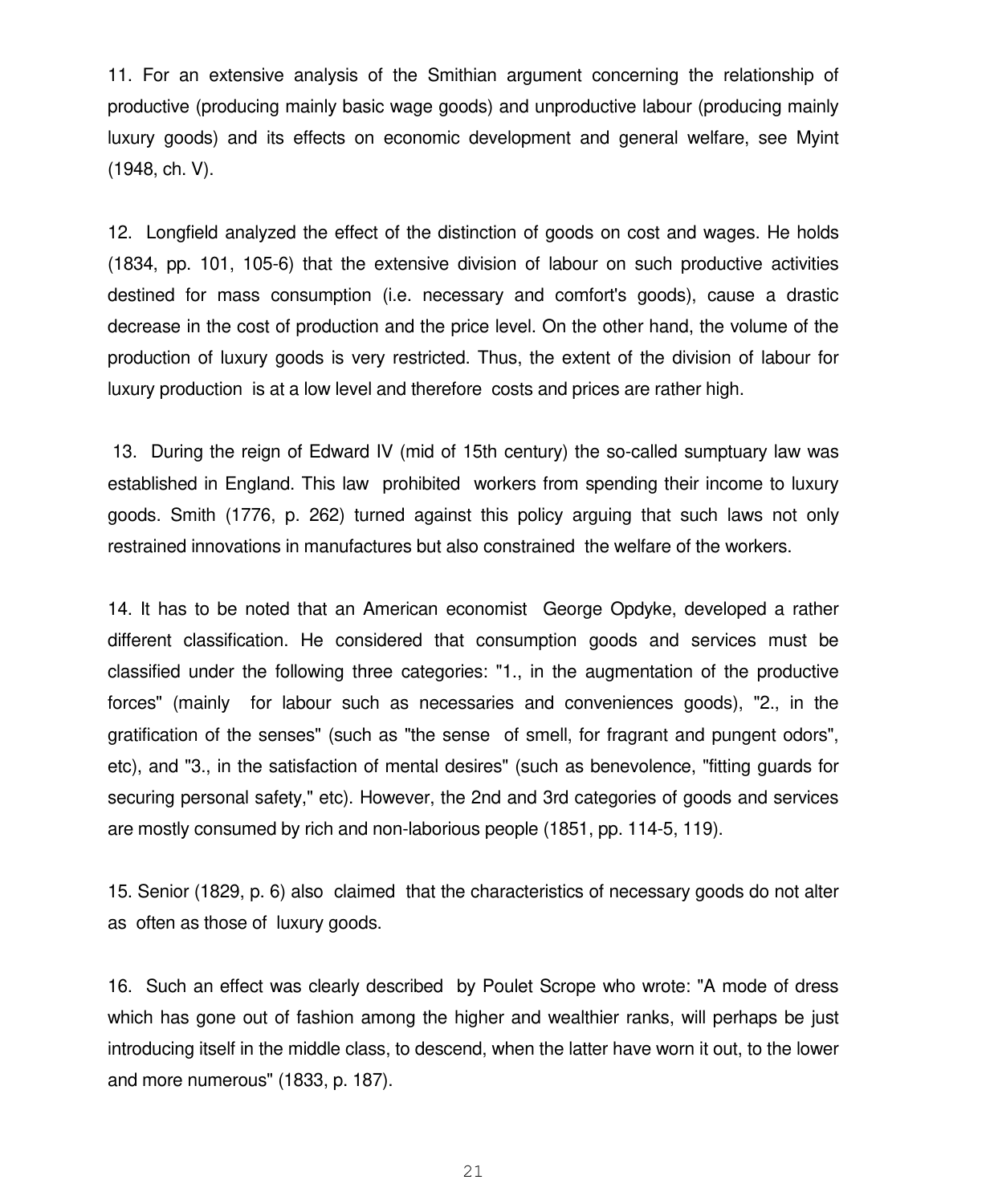17. J.S.Mill (1848, pp. 68, 350) described how an increase of capital without accompanied by a proportional increase in population would increase the real wage rate and the living standard of labourers, which would include not only necessaries but also luxury goods.

18. Or, as Read (1829, pp. 325-6) put it: when the desire for bettering the material conditions would be more intense than the desire for the multiplicity of their numbers.

19. Hume, Steuart, Arthur Young and Benjamin Franklin, advanced the argument that the consumption of non-basic goods (mostly luxury goods) would stimulate the rate of work effort, the demand for labour and the wealth of a nation (Drakopoulos and Karayiannis, forthcoming).

20. By the same reasoning the American Henry Vethake (1844, pp. 115-7), a follower of Ricardo, identified the hierarchy of goods and needs, stressing the effects of general education in increasing the taste for luxury consumption. As he writes: "in a certain country, the labourer can, by working nine hours in the day, obtain what constitute to him the necessaries of life, and that he can procure a certain amount of luxuries by working one hour in the day more" (1844, p. 125).

21. Whately also emphasized that a variety of consumption goods is desirable by all individuals (1832, pp. 94-5).

22. One of the early exponents of such an approach was Cantillon (1755, p. 173), who argues that the price elasticity of necessary goods would be low while the income elasticity of luxury goods would be high. He also used the hierarchy of goods in order to contradict the proportionality between the scarcity of silver and the level of prices advanced by Locke. Cantillon (1755, pp. 179, 181) questioned such a proportionality arguing that the consumption of various goods relates not only to its price and to the income of the consumer, but furthermore to the importance of goods for his living and the hierarchy that the consumer grants to the various goods.

23. For a modern treatment of hierarchical consumption and elasticities see Earl, 1986, 1995.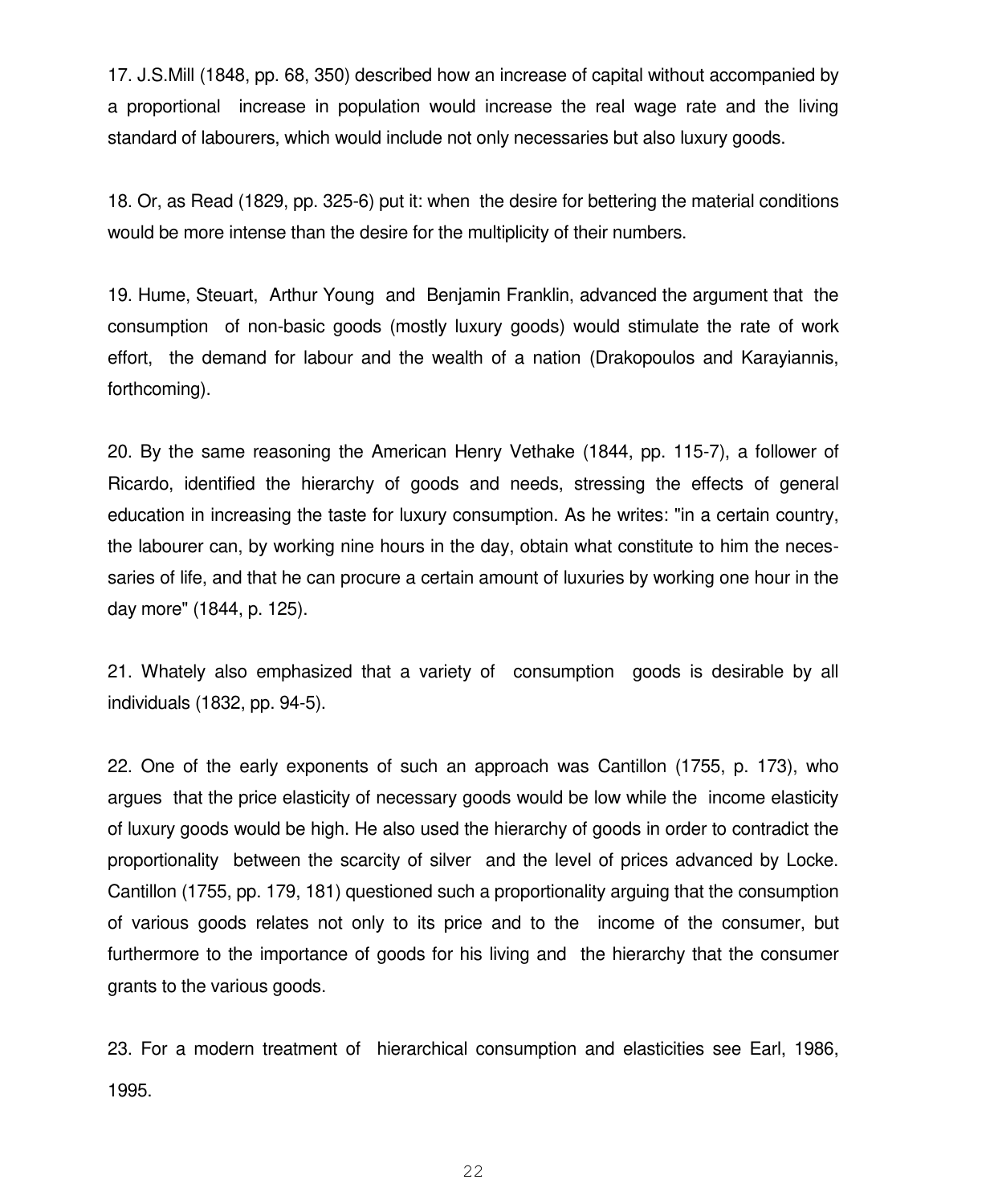- Alesina, A.; Di Tella, R. and Mac Culloch, R. (2004) "Inequality and happiness", Journal of Public Economics, 88, pp.2009-42.
- Andrews, F. (1991) "Stability and change in levels and structure of subjective well-being: USA 1972 and 1988", Social Indicators Research, 25, pp.1-30.
- Bentham, J. (1780) An Introduction to the Principles of Morals and Legislation, Oxford: At the Clarendon Press, 1907.
- Berkeley,G. (1735-7) The Querist, Dublin,Reprinted in [http://www.ecn.bris.ac.](http://www.ecn.bris.ac/) uk/het/berkeley/querist
- Blanchflower, D. and Oswald, A. (2004) "Well-being over time in Britain and the US", Journal of Public Economics, 88, pp.1359-86.
- Bray, J. (1839) Labour's Wrong and Labour's Remedy, New York: A.M.Kelley, 1968.
- Brewer, A. (1998) "Luxury and economic development: David Hume and Adam Smith", Scottish Journal of Political Economy, 45, pp.78-98.
- Bruni, L. (2002) "A history of happiness in economics", Paper presented to the European Society for the History of Economic Thought Conference, Crete.
- Bruni, L. (2004a) "The "technology of happiness" and the tradition of economic science", Journal of the History of Economic Thought, 26, pp.19-44.
- Bruni, L. (2004b) "The 'happiness transformation problem' in the Cambridge tradition", European Journal of the History of Economic Thought, 11, pp.431-51.
- Cantillon, R. (1755) Essay on the Nature of Trade in General, Engl. trns. by H. Higgs, New York: A.M.Kelley, 1964.
- Chalmers, T. (1832) On Political Economy in Connexion with the Moral State & Moral Prospects of Society, New York: A.M.Kelley, 1968.
- Clark, A. and Oswald, A. (1996). "Satisfaction and comparison income", Journal of Public Economics, 61, pp.359-381.
- Craig, J. (1821) Remarks on Some Fundamental Questions in Political Economy, New York: A.M.Kelley, 1970
- Davanzati, B. (1588) A Discourse Upon Coins, Engl. trnsl. by John Toland, London: Printed by J.D. for Awnsham and John Churchill, 1696.
- Drakopoulos, S. A. (1994) "Hierarchical choice in economics", Journal of Economic Surveys, 8, pp. 133-153.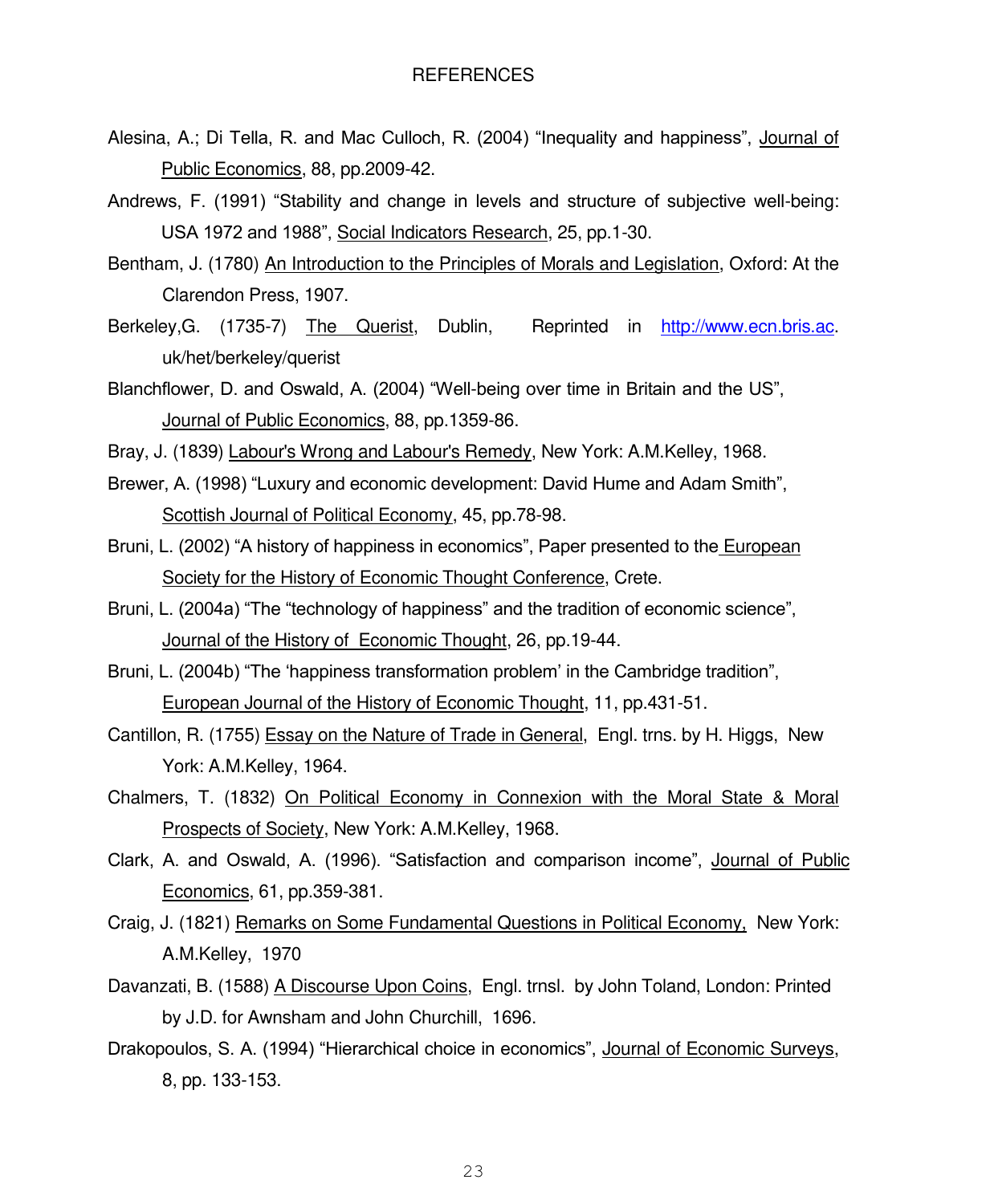- Drakopoulos, S. A. and Karayiannis, A.D. (2004) "The historical development of hierarchical behaviour in economic thought", Journal of the History of Economic Thought, 26, pp.363-378
- Drakopoulos,S.A.. Karayiannis,A.D. (forthcoming) "The conceptual roots of work effort in preclassical and classical economic thought", Archives of Economic History
- Drakopoulos, S.A. and Theodossiou, I. (1997). Job satisfaction and target earnings, Journal of Economic Psychology, 18, pp.694-704.
- Duesenbery, J. (1949) Income, Saving, and the Theory of Consumer Behavior, Cambridge, Mass: Harvard University Press.
- Earl, P. (1986) Lifestyle Economics, Brighton: Wheatsheaf Books.
- Earl, P. (1995) Microeconomics for Business and Marketing, Aldershot: Elgar.
- Easterlin, R. (1974) "Does economic growth improve the human lot? Some empirical evidence" in Nations and Households in Economic Growth: Essays in Honor of Moses Abramovitz (ed. P. David and M. Reder). New York: Academic Press.
- Easterlin, R. (2001) "Income and happiness: towards a unified theory", Economic Journal, 111, pp.465-484.
- Elster, J. (1998). "Emotions and economic theory", Journal of Economic Literature, 36, pp.47- 74.
- Eltis, W. (2000) The Classical Theory of Economic Growth, New York: Palgrave.
- Fiaschi, D. and Signorino, R. (2003) "Consumption patterns, development and growth: Adam Smith, David Ricardo and Thomas Robert Malthus", European Journal of the History of Economic Thought, 10, pp.5-24.
- Frank, R. (1985). Choosing the Right Pond. New York: Oxford University Press.
- Frank, R. (1997) "The frame of reference as a public good, Economic Journal, 107, pp.1832- 47.
- Frank, R. (1999). Luxury Fever, New York: The Free Press.
- Frey, B. and Stutzer, A. (2002a) "What economists can learn from happiness research?", Journal of Economic Literature, XL, pp.402-435.
- Frey, B. and Stutzer, A. (2002b) Happiness and Economics, Princeton: Princeton University Press.
- Harris, J. (1757) An Essay upon Money and Coins, in J.R. McCulloch (ed) A Select Collection of Scarce and Valuable Tracts on Money, 1856, New York: A.M.Kelley, 1966.
- Hodgskin,T. (1825) Labour Defended against the Claims of Capital, New York: A.M.Kelley,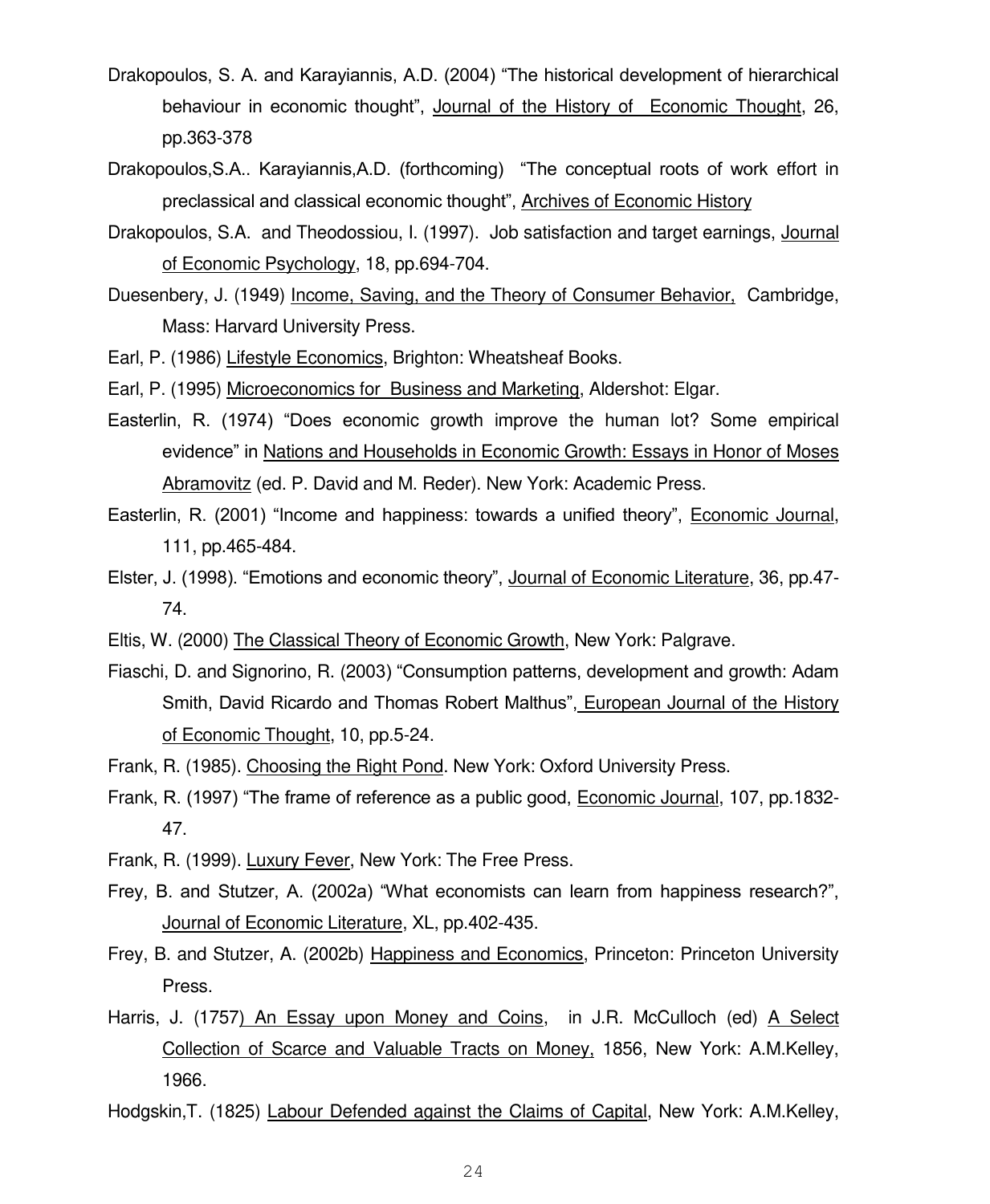1969.

- Hume, D. (ed. 1970) Writings on Economics, edited by E. Rotwein, Madison: The University of Wisconsin Press.
- Johnson, A. (1813) An Inquiry into the Nature of Value and of Capital, New York: A.M. Kelley, 1968.
- Karayiannis, A.D. (2000) "Robert Torrens on technological progress", History of Economic Ideas, Vol. VIII, No 2.
- Karayiannis, A.D. (2001) "Behavioural assumptions in Nassau Senior's economics", Contributions to Political Economy, 2001, Vol. 20, pp. 17-29.
- Karayiannis,A.D. (2004) "Sir James Steuart on "foreign trade" and policy", *Storia del Pensiero Economico*, No 2, pp. 87-114.
- Kenny, C. (1999) "Does growth cause happiness or does happiness cause growth?" Kyklos, 52, pp.3-26.
- Keynes, J. (1936) The General Theory of Employment Interest and Money, London: Macmillan, 1973.
- Lane, R. (2000) The Loss of Happiness in the Market Democracies, Yale: Yale University Press.
- Lauderdale, J.M. (1804) An Inquiry into the Nature and Origin of Public Wealth and into the Means and Causes of its Increase, New York: A.M.Kelley, 1966.
- Lavoie, M. (2004) "Post-Keynesian consumer theory: Potential synergies in consumer research and economic psychology", Journal of Economic Psychology, 25, pp.639-49.
- Layard, R. (2005) Happiness, New York: The Penguin Press.
- Lloyd, W.F. (1833) "A Lecture on the Notion of Value as Distinguished Not Only From Utility, but also from Value in Exchange", in W.F. Lloyd Lectures on Population, Value, Poor-Laws and Rent, 1837, New York: A.M.Kelley, 1968.
- Locke, E.A. (1976) "The Nature and Causes of Job Satisfaction", in Dunnette, M (ed.) Handbook of Industrial and Organizational Psychology, Chicago: Rand McNally
- Locke, J. (1691) Some Considerations of the Consequences of the Lowering of Interest and Raising the Value of Money, in P.Hyde Kelly (ed.) Locke on Money, Oxford: Clarendon Press, 1991.
- Loewenstein, G. (1999) "Because it is there: the challenge of mountaineering…for utility theory", Kyklos, 52, pp.315-43.
- Longfield, M. (1834) Lectures on Political Economy, in R.D. Collison Black (ed) The Economic Writings of Mountifort Longfield, New York: A.M.Kelley, 1971.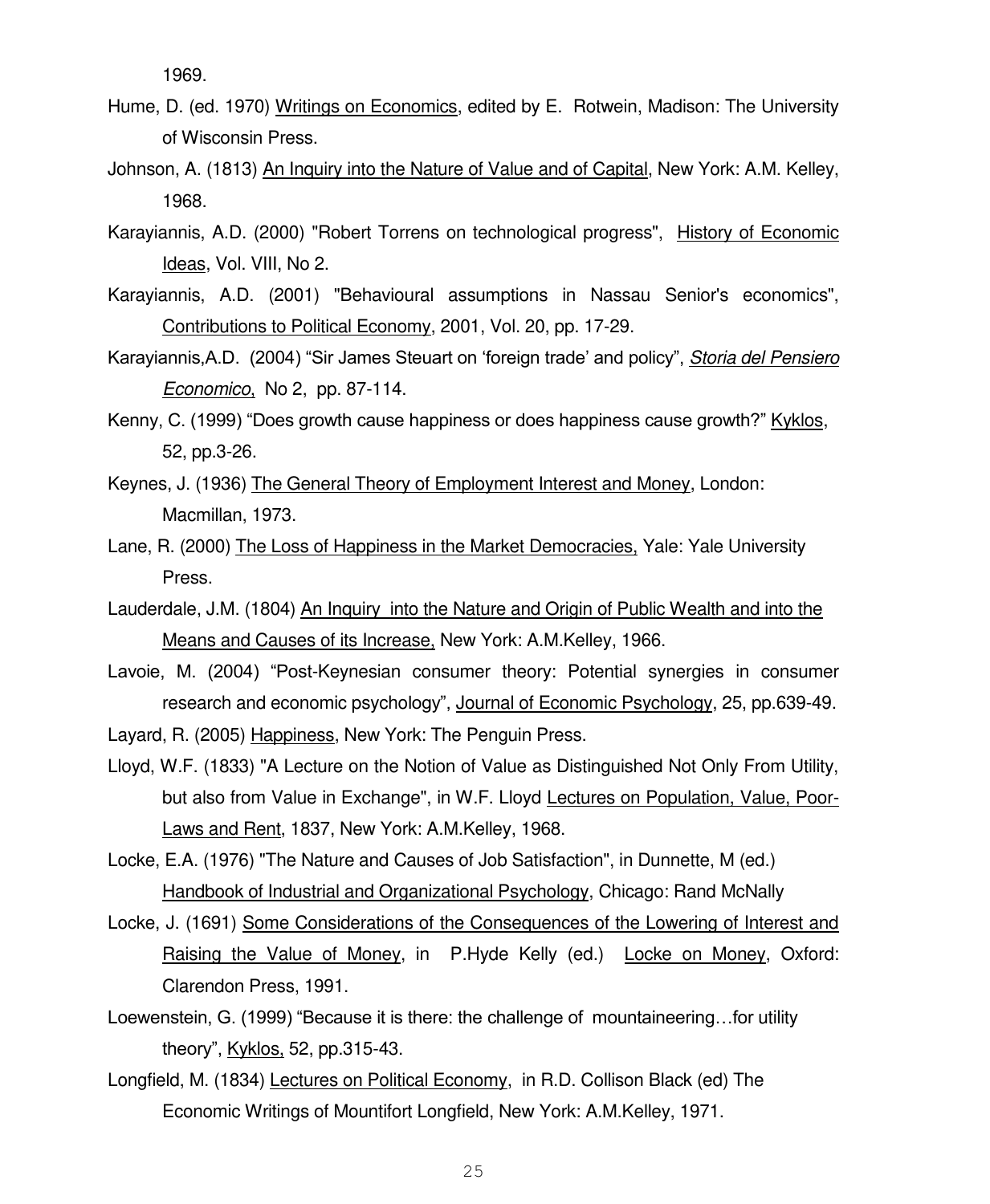- McCulloch, J.R. (1825) The Principles of Political Economy, 5th ed. 1864, New York: A.M.Kelley, 1965.
- McCulloch, J.R. (1826) A Treatise on the Circumstances which Determine the Rate of Wages and the Condition of the Labouring Classes Including an Inquiry into the influence of Combinations, 2nd ed. 1854, New York: A.M.Kelley, 1967.
- Malthus,T.R. (1815) An Inquiry into the Nature and Progress of Rent, and the Principles by which it is Regulated, in The Pamphlets of Thomas Robert Malthus, New York: A.M.Kelley, 1970.
- Malthus,T.R. (1820) Principles of Political Economy Considered with a View to their Practical Application, 2<sup>nd</sup> ed. 1836, Fairlied: A.M.Kelley, 1986.

Mandeville, B. (1724) The Fable of the Bees, Middlesex: Penguin Books, 1970.

- Marshall, M. (2000) "Luxury, economic development and work motivation: David Hume, Adam Smith and J. R. McCulloch", History of Political Economy, 32, pp.631-48.
- Marx, K. (1867) Capital, Vol. I, London: Lawrence & Wishart, 1954.
- Mason, R. (1998) The Economics of Consipuous Consumption: Theory and Thought since 1700, Cheltenham: Edward Elgar.
- Mason, R. (2002) "Conspicuous Consumption in Economic Theory and Thought", in Fullbrook, E. (ed) Intersubjectivity in Economics: Agents and Structures, London and New York: Routledge, pp. 85-104.
- Mill, J. (1821) Elements of Political Economy, 3rd ed. 1844, New York: A.M.Kelley, 1965.
- Mill, J.S. (1848) Principles of Political Economy, 7th ed. 1871, Fairfield: A.M.Kelley, 1976.
- Myint, H. (1948) Theories of Welfare Economics, New York: A.M.Kelley, 1965.
- Newman, S. (1835) Elements of Political Economy, Clifton: A.M.Kelley, 1973.
- Opdyke, G. (1851) A Treatise on Political Economy, Clifton: A.M.Kelley, 1973.
- Oswald, A. (1997) "Happiness and economic performance", Economic Journal, 107, pp.1815-31.
- Perrotta, C. (1997) "The preclassical theory of development: increased consumption raises production", History of Political Economy, 29, pp.295-326.
- Pfouts,R. (2002) "On the need for a more complete ontology of the consumer", in Fullbrook, E. (ed) Intersubjectivity in Economics: Agents and Structures, London and New York: Routledge, pp. 71-84.
- Phelps, C. (2001) "A clue to the paradox of happiness", Journal of Economic Behaviour and Organization, 45, pp.293-300.
- Putnam, R. (2000) Bowling Alone, New York: Simon and Schuster.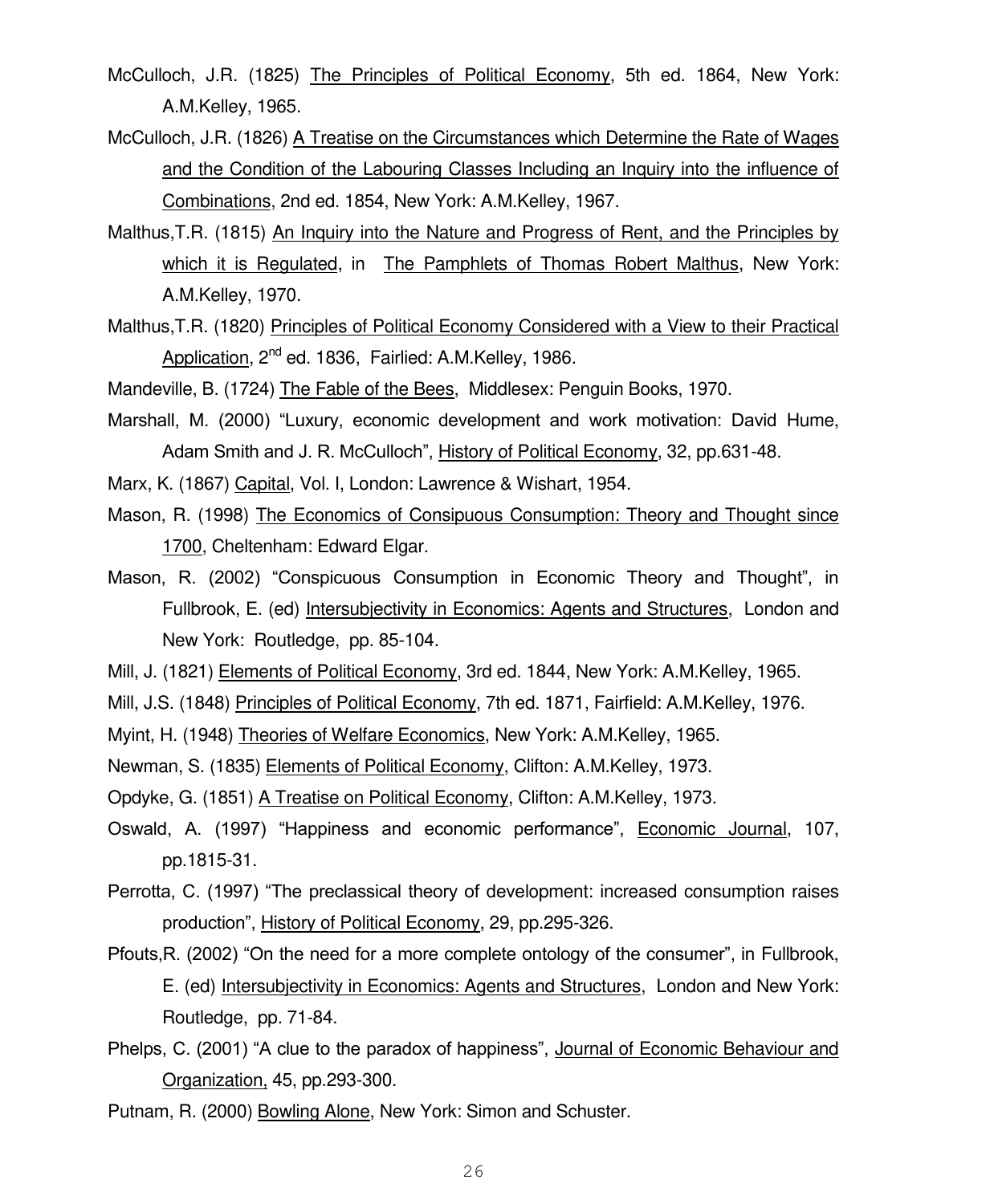Rae, J. (1834) Statement of Some New Principles on the Subject of Political Economy, New York: A.M.Kelley, 1964.

Raymond, D. (1823) The Elements of Political Economy, vol. I, New York: A.M.Kelley, 1964.

- Read, S. (1829) Political Economy an Inquiry into the natural Grounds of Right to Vendible Property or Wealth, Fairfield: A.M.Kelley, 1976.
- Ricardo, D. (1817) On the Principles of Political Economy and Taxation, 3rd ed. 1821, edited by P.Sraffa, M. Dobb The Works and Correspondence of David Ricardo, vol. I, Cambridge: Cambridge University Press, 1951.
- Rogers, E. (1822) An Essay on Some General Principles of Political Economy on Taxes upon Raw Produce and on Commutation of Tithes, Fairfield: A.M.Kelley, 1976.
- Rousseau,J.J. (1758) A Discourse on Political Economy, in J.J. Rousseau The Social Contract and Discourse, London: J.M.Dent & Sons Ltd, 1973.
- Say, J.B. (1803) A Treatise on Political Economy, or The Production, Distribution and Consumption of Wealth, Engl. trnsl.by C. Prinsep, 1821, New York: A.M.Kelley, 1964.
- Say, J.B. (1821) Letters to Malthus, New York: A.M.Kelley, 1967.
- Scitovsky, T. (1976) The Joyless Economy: An Inquiry into Human Satisfaction and Consumer Dissatisfaction, Oxford: Oxford University Press.
- Scrope,Poulet.G. (1833) Principles of Political Economy deduced from the Natural Laws of Social Welfare and Applied to the Present State of Britain, New York: A.M.Kelley, 1969.
- Senior, N. (1827) "An Introductory Lecture on Political Economy", in N.Senior Selected Writings on Economics: A Volume of Pamphlets 1827-1852, New York: A.M.Kelley, 1966.
- Senior, N. (1829) "Two Lectures on Population with a Correspondence between the Author and T.R.Malthus", in N.Senior Selected Writings on Economics: A Volume of Pamphlets 1827-1852, New York: A.M.Kelley, 1966.
- Senior, N. (1831) Three Lectures on the Rate of Wages, New York: A.M.Kelley, 1966.
- Senior, N. (1836) An Outline of the Science of Political Economy, New York: A.M.Kelley, 1965.
- Senior, N. (1852) "Four Introductory Lectures on Political Economy", in N.Senior Selected Writings on Economics: A Volume of Pamphlets 1827-1852, New York: A.M.Kelley, 1966.
- Sismonde de Sismondi,J.C. (1815) Political Economy, New York: A.M.Kelley, 1966.